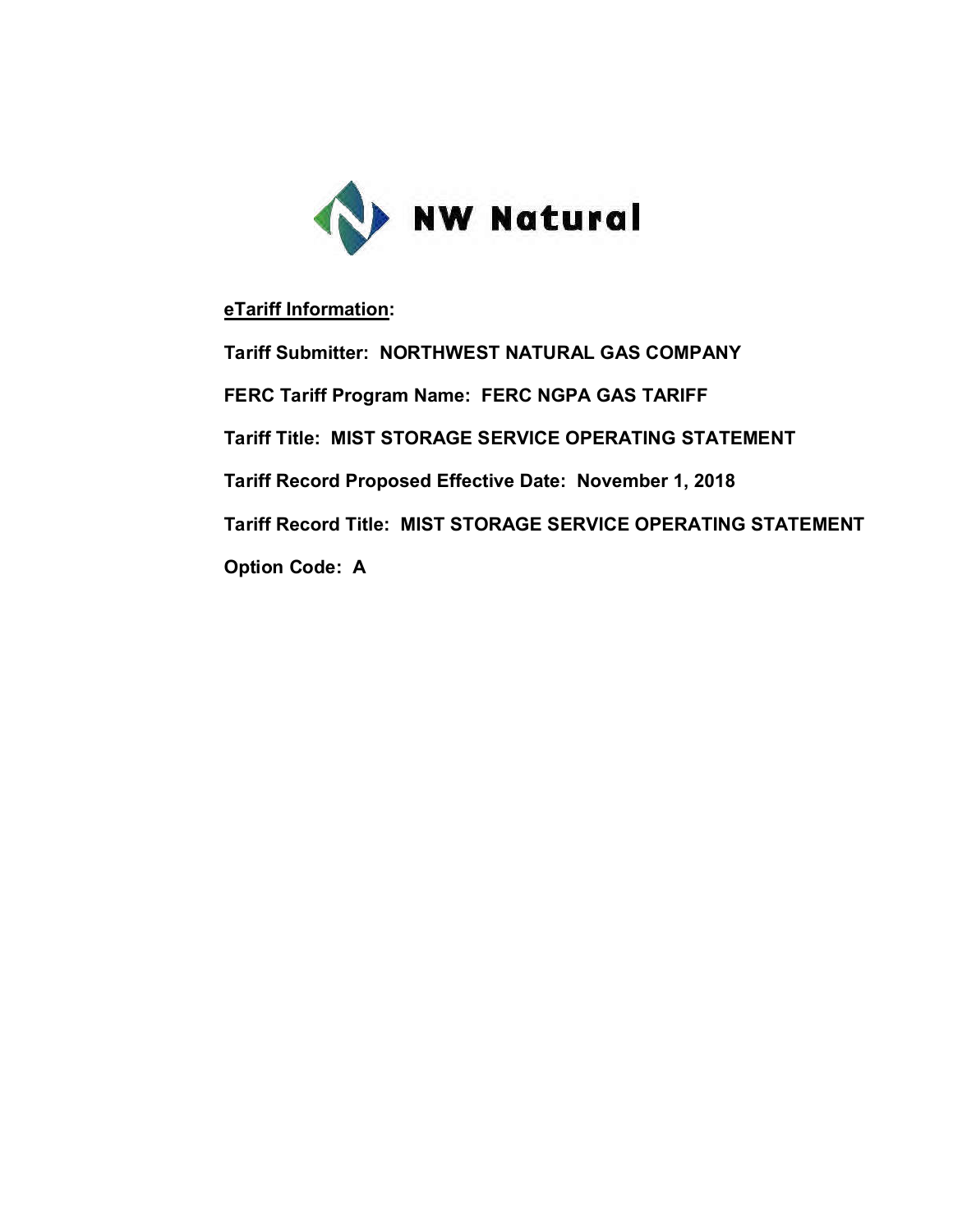

## **MIST STORAGE SERVICE OPERATING STATEMENT**

### **SECTION 1. Introductory Statement**

This Operating Statement describes how Northwest Natural Gas Company (dba NW Natural), a natural gas distribution company, shall provide firm and interruptible storage and related transportation services pursuant to Section 284.224 of the Federal Energy Regulatory Commission's (hereafter "FERC" or "Commission") rules and regulations, 18 C.F.R. § 284.224. NW Natural reserves the right not to offer or commence service or to discontinue any interruptible service when, in NW Natural's sole discretion, any impairment of its firm services, including its ability to use storage to support firm services and gas purchases for firm services, would or may result. NW Natural also reserves the right to file to modify this Operating Statement as deemed necessary and appropriate from time to time.

### **SECTION 2. Definitions**

- 2.1 "Agreement" means the terms of this Operating Statement as such may be amended and supplemented from time to time together with the applicable Service Agreement (including all Exhibits). All references to interstate "Storage Services" refer to storage and related transportation on NW Natural's distribution system.
- 2.2 "Authorized Overrun Quantities" shall mean a quantity of Gas in excess of Customer's Maximum Daily Injection or Withdrawal Quantity which Owner agrees, in its sole discretion, to inject or withdraw for Customer on any Day, pursuant to Section 5.
- 2.3 "Customer" shall mean any eligible Party who contracts for any of the Storage Services offered by Owner pursuant to this Operating Statement and applicable Service Agreement.
- 2.4 "Day" shall mean a period of twenty-four (24) consecutive hours beginning and ending at 9:00 AM (Central Clock Time) including Saturdays, Sundays and Federal banking holidays, except that in the event that an obligation falls due on a Saturday, Sunday or United States Federal banking holiday the obligation shall be due on the next business Day with said business Day meaning any Day except Saturday, Sunday or Federal banking holidays.
- 2.5 "Delivery Point(s)" shall mean the point(s) where Owner shall provide, to Customer, Gas withdrawn from Mist, as specified in Section 6 and in the Service Agreement.
- 2.6 "Dth" shall mean a unit of heating value equal to 10 therms or one million Btus (1 MMBtu).
- 2.7 "Force Majeure" means an event of force majeure as specified in Section 10.
- 2.8 "Gas" means natural gas of a quality at least equal to the quality specified in Section 7.

NW Natural Operating Statement 1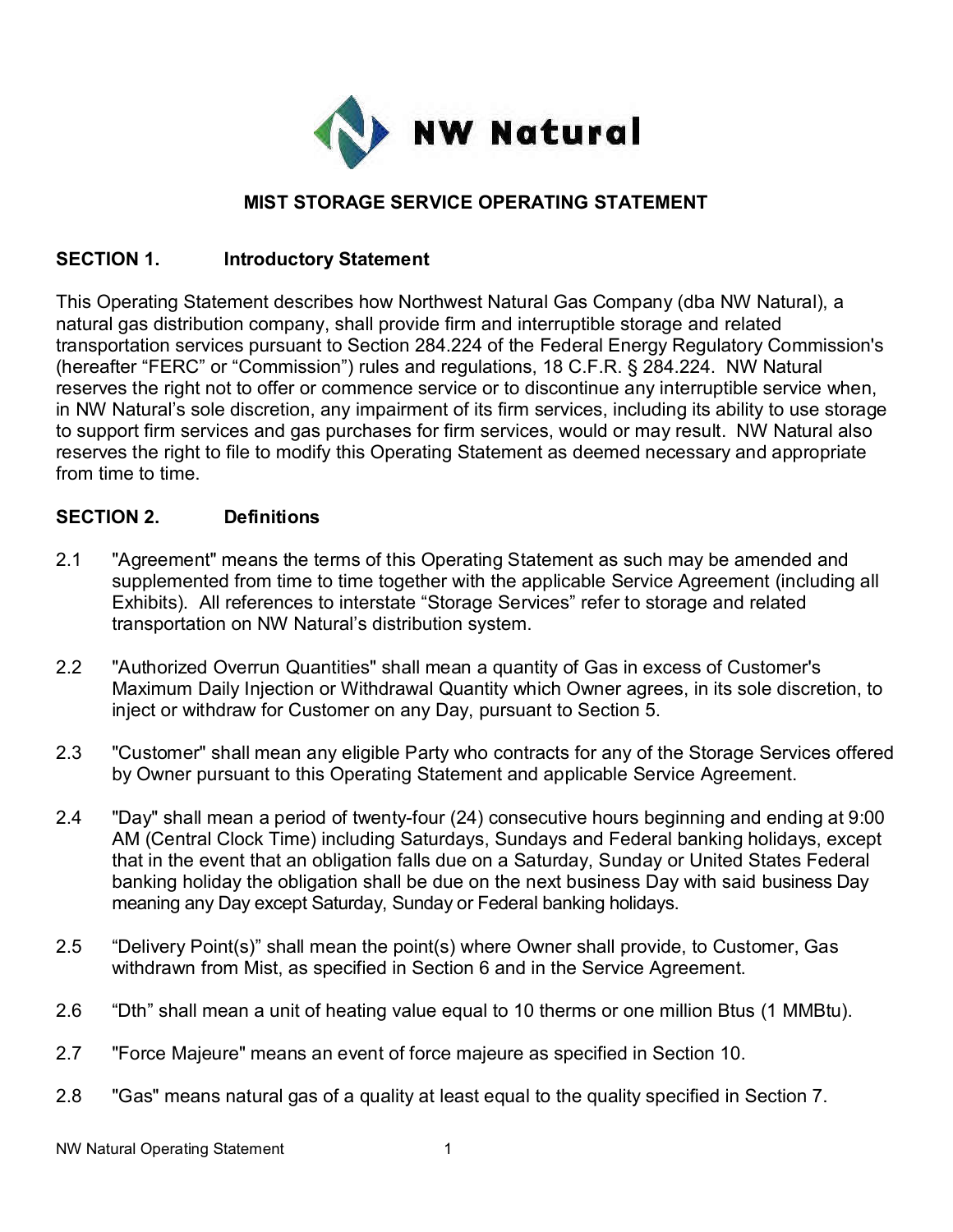- 2.9 "Maximum Daily Injection Quantity" or "MDIQ" means the maximum quantity of Gas, specified in the Service Agreement, which Customer is entitled to inject into Mist on any Day. Unless otherwise agreed by Owner, the MDIQ will be 40% of the MDWQ contracted for.
- 2.10 "Maximum Daily Withdrawal Quantity" or "MDWQ" means the maximum quantity of Gas, specified in the Service Agreement, which Customer is entitled to withdraw from Mist on any Day.
- 2.11 "Maximum Storage Capacity" or "MSC" means the maximum quantity of Gas which Customer is entitled to store at Mist at any given time.
- 2.12 "Mist" means the underground natural gas storage facilities constructed and operated by Owner located in Columbia County, Oregon, near the town of Mist.
- 2.13 "Month" means a period beginning at 9:00 AM Central Clock Time on the first Day of the calendar Month and ending at 9:00 AM Central Clock Time on the first day of the following Month.
- 2.14 "NAESB" means North American Energy Standards Board.
- 2.15 "Owner" means NW Natural.
- 2.16 "Party" means Owner or Customer.
- 2.17 "Receipt Point(s)" means the point(s) where Customer shall provide Gas to Owner for injection into Mist, as specified in Section 6 and in the Service Agreement.
- 2.18 "Requesting Party" means any person, including existing Customers, that makes a request to Owner for new or additional Storage Service under this Operating Statement.
- 2.19 "Storage Account" shall mean, for accounting purposes, the account maintained by Owner into which Customer nominates Gas for injection or from which Customer nominates Gas for withdrawal under a Service Agreement. The Storage Account may not have a negative balance.
- 2.20 "Storage Service" means interstate natural Gas storage and related transportation services on Owner's local distribution system. Specifically, the injection, storage and withdrawal of Gas from Mist, related transportation, and any ancillary activities as may be provided to Customer by Owner pursuant to Owner's FERC certificate issued under 18 C.F.R. § 284.224, the terms of this Operating Statement, and an applicable Service Agreement with such Customer. Storage Service as used herein shall not include any services offered by Owner pursuant to the Tariffs approved by the Public Utility Commission of Oregon and the Washington Utilities and Transportation Commission.
- 2.21 "Title Transfer Point" shall mean the paper point at which a title transfer to Working Gas may occur as described in Section 6. For purposes of this Operating Statement such point is deemed to be Mist.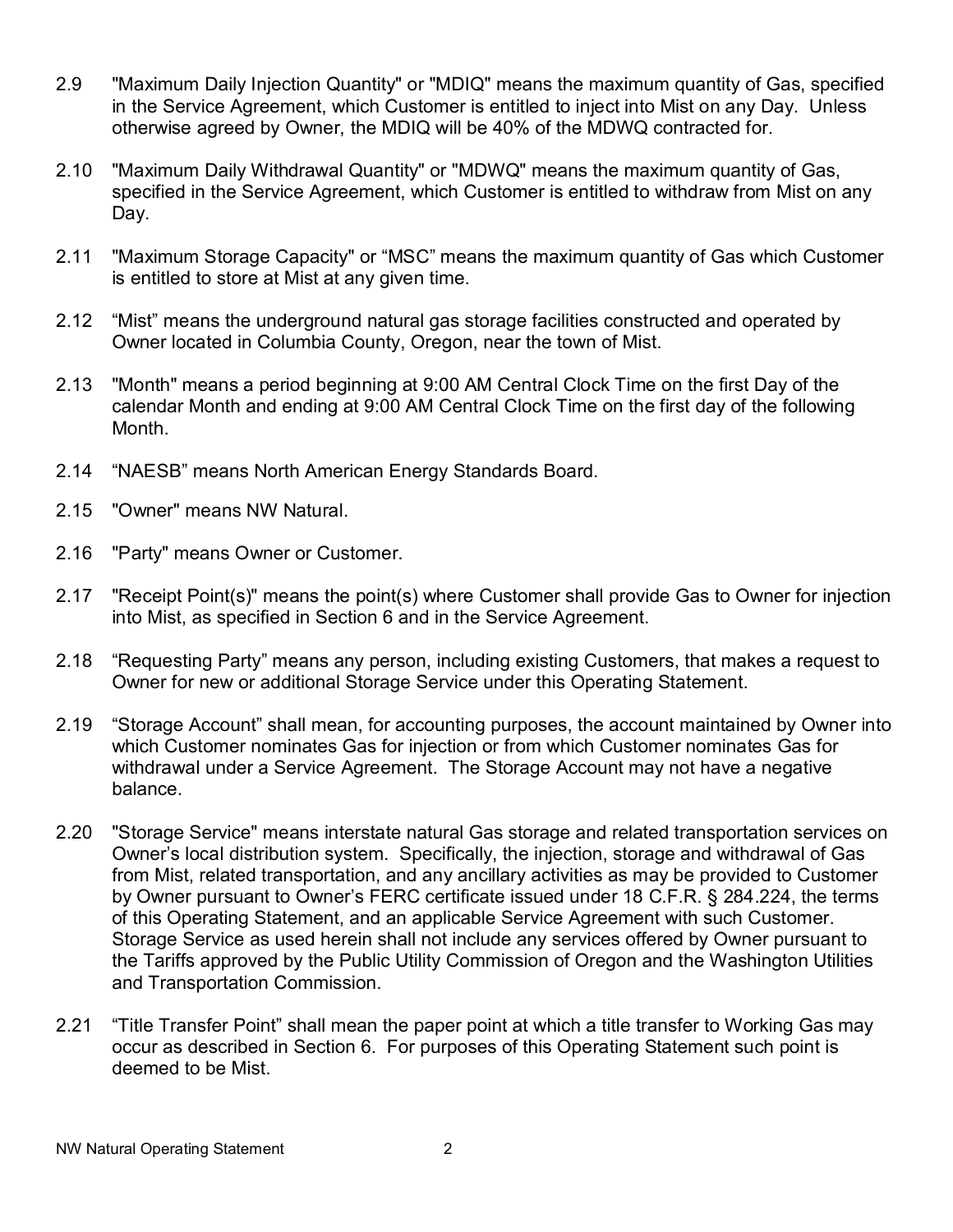- 2.22 "Transporter" means any upstream or downstream third Party which provides services required to effectuate delivery /redelivery of Gas to/from Owner's system.
- 2.23 "Working Gas" means the actual quantity of working gas in storage for Customer's account at the beginning of any given Day.
- 2.24 Additional terms indicated by capitalization and utilized in this Operating Statement shall have the meaning ascribed to them where first utilized.

## **SECTION 3. Interstate Storage Services**

### 3.1 Requests for Service and Creditworthiness.

- 3.1.1 A Requesting Party desiring Storage Service under this Operating Statement may make an oral or written request to Owner which includes information such as, but not limited to: (i) the exact legal name of the party requesting Storage Service; (ii) type of Storage Service requested; (iii) proposed Maximum Daily Injection and Withdrawal Quantities; (iv) proposed term of service; and (v) other necessary information, if any.
- 3.1.2 A Storage Service request shall not be valid and Owner shall not be required to grant any service request if: (i) Owner determines, based on its credit analysis, that the Requesting Party does not have sufficient credit or financial stability to Owner's satisfaction, as described in Section 3.2 below; (ii) the service requested would require the construction, modification, expansion or acquisition of any facilities; (iii) the service requested would not comply with this Operating Statement; (iv) for firm service requests, Owner lacks adequate injection/withdrawal or transportation capacity to provide the requested service; or (v) the service requested is at less than the applicable maximum rate; provided, however, that Owner may agree to provide service under this Operating Statement at less than the applicable maximum rate.
- 3.1.3 Owner shall consider the Storage Service request and contact the Requesting Party regarding whether it can provide such service and, if so, will provide the details according to which Owner is willing to provide such service. If Owner can provide some, but not all of the requested Storage Service, Owner will advise the Requesting Party of the maximum quantities that Owner would be able to accommodate. If more than one request for firm Storage Service is received, then Owner shall tender Service Agreements in order of the highest Net Present Value proposed to be paid by such Requesting Parties. If Owner is unable to accept, in full, requests for Storage Service from Requesting Parties when they have proposed to pay the same rate, then Owner shall tender Service Agreements reflecting each Requesting Party's *pro rata* share of the capacity requested on such business Day.
- 3.1.4 Owner shall tender a Service Agreement to the Requesting Party upon Owner's acceptance of such Party's request for Storage Service. The Service Agreement shall be invalid unless signed by the Requesting Party and returned to Owner within thirty (30) days after Owner tenders such Service Agreement for execution.
- 3.2 Creditworthiness. As a condition of eligibility for Storage Service, a Requesting Party may be required to establish and provide proof, to Owner's satisfaction, of its creditworthiness. Owner shall be entitled to undertake such credit searches as it deems necessary and appropriate and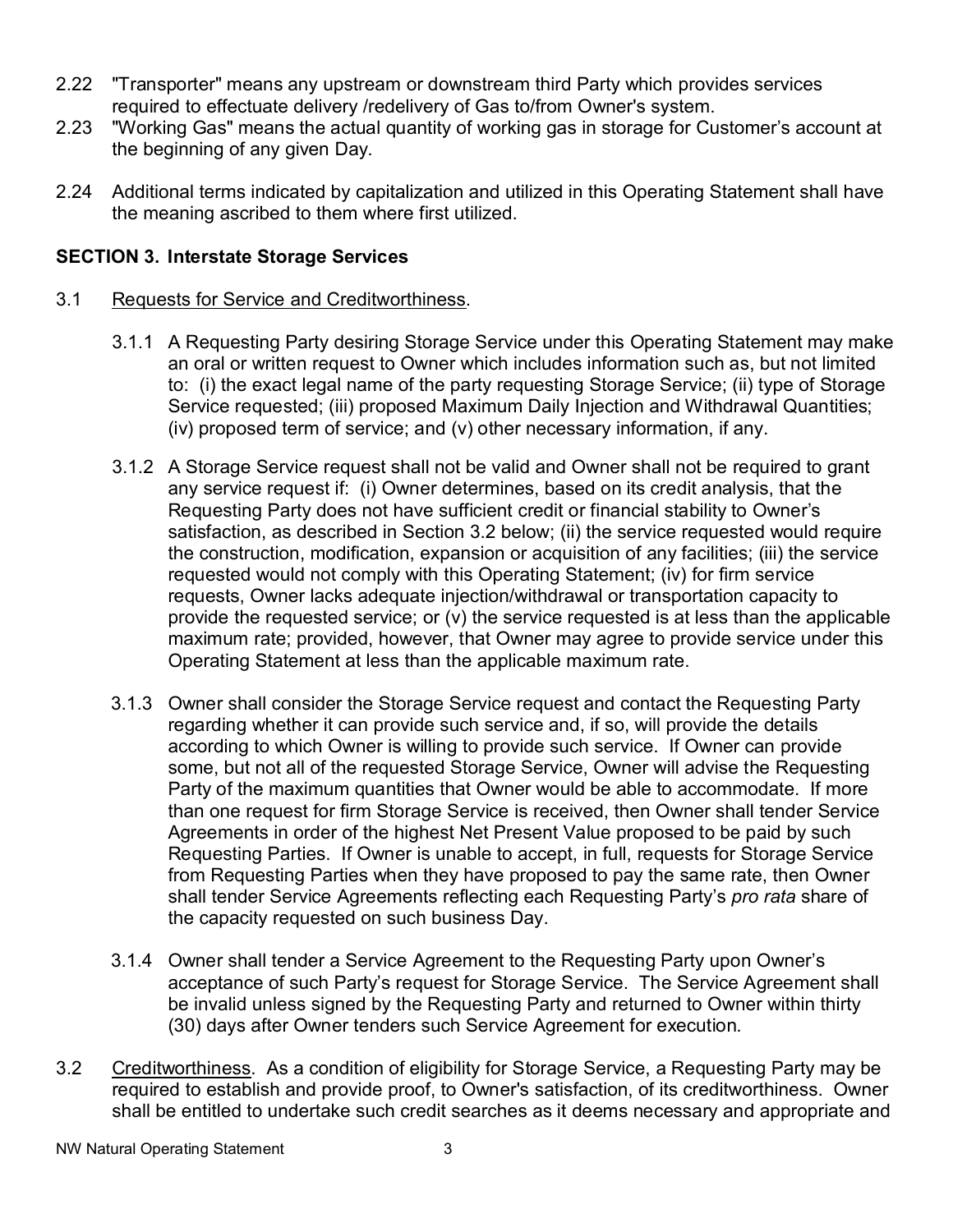to require that it receive sufficient information to establish that the potential Customer is creditworthy. Owner's determination regarding the results of its creditworthiness check will be communicated to the Requesting Party and must be resolved to Owner's satisfaction prior to the execution of any Service Agreement. If the Requesting Party is sufficiently creditworthy, no security shall be required. If a Requesting Party cannot establish that it is creditworthy, the creditworthiness requirements can nonetheless be satisfied by the posting of appropriate security acceptable to Owner. The amount of security required shall be in the Owner's sole discretion, and may be based on the factors including, but not limited to, the potential Customer's asset base and financial strength and the level of Storage Service(s) requested.

3.3 Additional Security. Owner shall have the right to require a Customer to provide additional security as adequate assurance of performance within three (3) business Days of Owner's written demand therefor if Owner, in its sole discretion, has reasonable grounds for insecurity regarding Customer's ability to perform any of its obligations under an Agreement. For purposes of this provision, adequate assurance shall mean any financial security in a form and amount satisfactory to Owner, including, but not limited to, security deposits, irrevocable letters of credit, guarantees, or such other security acceptable to Owner. Owner may also modify any and all security requirements based upon changes in Customer's financial condition or level of Storage Service(s). In addition to any and all other remedies available, Owner shall not be required to commence service, to continue to provide service under any Agreement, and may terminate any Agreement with a Customer that: (1) when requested by Owner to demonstrate creditworthiness fails to do so in Owner's reasonable judgment; (2) files a petition or otherwise commences, authorizes, or acquiesces in the commencement of a proceeding or cause under any bankruptcy or similar law for the protection of creditors or have such petition filed or proceeding commenced against it; (3) otherwise becomes bankrupt or insolvent (however evidenced); (4) makes an assignment or other general arrangement for the benefit of creditors; (5) is unable to pay its debts as they become due; or (6) defaults in a payment obligation.

All of Owner's creditworthiness review standards and requirements shall be imposed on a non-discriminatory basis. Security shall no longer be required where Owner deems that security is no longer needed or when the Customer is no longer receiving Storage Services from Owner.

## **SECTION 4. Firm Storage Service**

4.1 Service Description. From time to time, subject to Owner having available capacity, Owner will offer firm Storage Services (which includes interstate natural Gas storage and related transportation services on Owner's local distribution system) to Requesting Parties and/or Customers on a non-discriminatory basis. Such Requesting Parties or Customers must meet the eligibility requirements set forth herein and must execute a Service Agreement setting forth the essential terms for Storage Service. An Agreement for firm Storage Service shall be for a term as set forth in the applicable Service Agreement. Firm Storage Service Working Gas, MDIQ, and MDWQ quantities will not be subject to curtailment, interruption, or discontinuance except as provided herein or in the Service Agreement. Subject to the other applicable provisions herein, a Customer may nominate to withdraw amounts up to the MDWQ and Owner will schedule such amounts on a firm basis until such Customer's Working Gas inventory falls below fifty percent (50%) of its Maximum Storage Capacity. In such an event, the level of withdrawals that a Customer can request on a firm basis will be less than the full MDWQ, and will be limited to the amount specified in the withdrawal table attached to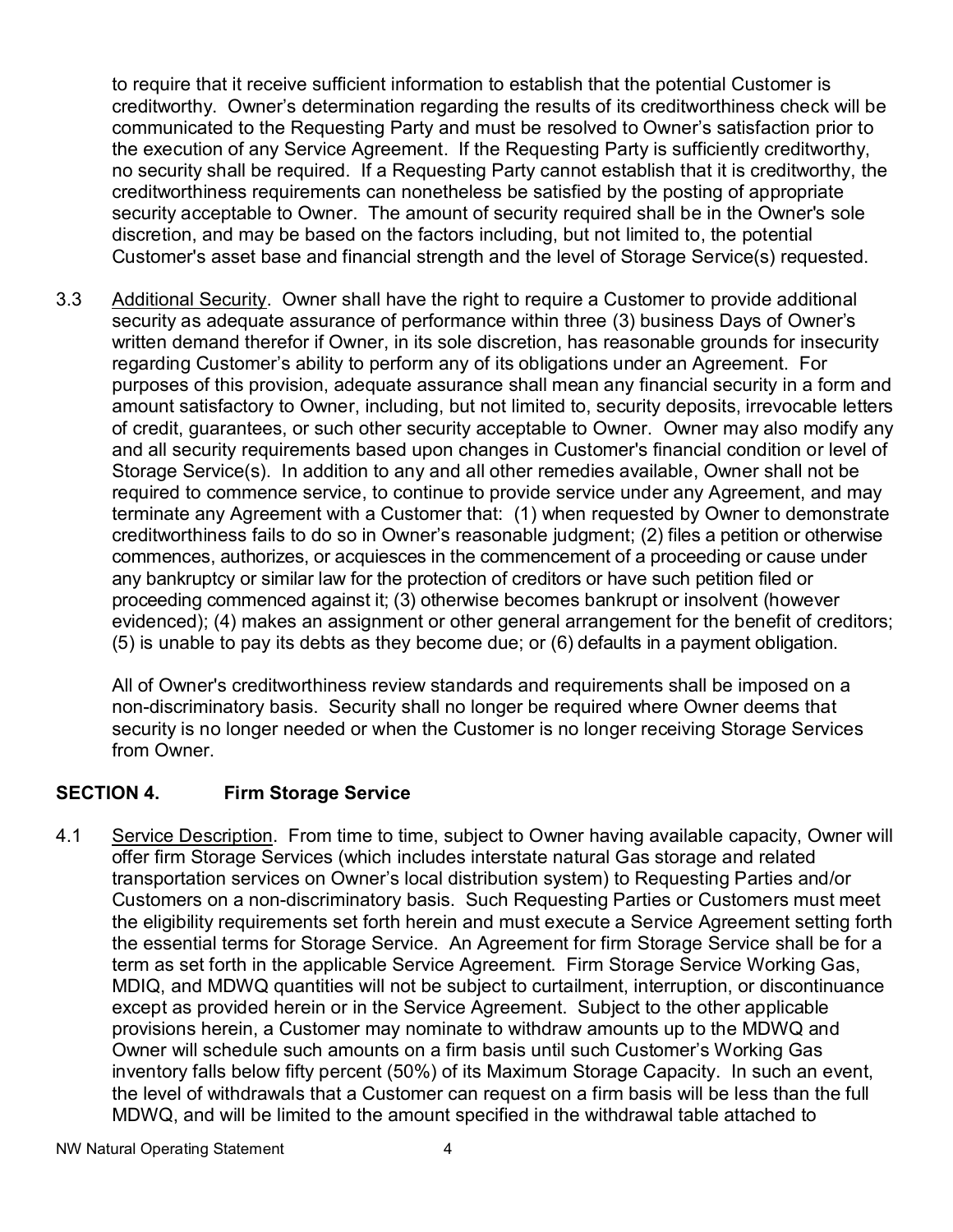Customer's Service Agreement. However, withdrawals above the firm amount in the table up to the full MDWQ in Customer's Service Agreement can be nominated by Customer and Owner will schedule such quantities on an as-available basis ahead of interruptible Storage Services or Authorized Overrun Quantities, as provided for herein.

- 4.2 Rates and Charges. Rates for firm Storage Services under this Operating Statement are set forth in the Statement of Currently-Effective rates. The rates to be paid by Customer may be discounted by Owner but shall not exceed the applicable maximum rates approved by the Commission from time to time for firm Storage Service. The rates for firm Storage Service shall consist of: a monthly reservation charge per Dth, a monthly capacity charge per Dth, an authorized overrun service charge, a fuel-in-kind charge, and other applicable charges, as described below.
	- 4.2.1 Monthly Deliverability Reservation Charge. A monthly charge, as set forth in the Service Agreement, shall apply for each Dth of Customer's Maximum Daily Withdrawal Quantity (MDWQ).
	- 4.2.2 Monthly Capacity Charge. A monthly charge, as set forth in the Service Agreement, shall apply for each Dth of Customer's Maximum Storage Capacity (MSC).
	- 4.2.3 Fuel-in-Kind Charge. Customers shall pay a 2.1% fuel-in-kind charge for each Dth of Gas injected by Owner for Customer's MDIQ on each Day of a given Month
	- 4.2.4 Authorized Overrun Service Charge. A charge, as set forth in the Service Agreement, may apply for each Dth of Gas withdrawn in excess of Customer's MDWQ or injected in excess of Customer's MDIQ on each Day of a given Month.
	- 4.2.5 Other Applicable Charges. Other applicable charges may apply as discussed in this Operating Statement in Section 9.2 regarding interest on any late payment amounts and, if applicable, such charges shall be set forth on the monthly invoice.
	- 4.2.6 Service Charge Credit. If Owner fails to deliver or receive, other than as may be excused by Force Majeure, ninety-five percent (95%) or more of the aggregate Confirmed Daily Nominations (as hereinafter defined) of all firm Storage Service Customers for more than twenty-eight (28) Days in any given Contract Year, then for each Day during that Contract Year in excess of twenty-eight (28) Days that Owner so fails to deliver or receive (a "Credit Day"), Customer, as its sole remedy, shall be entitled to a Service Charge Credit calculated as set forth below.

For the purpose of this subsection 4.2.6, Confirmed Daily Nomination shall mean for any day, the lesser of (1) Customer's Maximum Daily Withdrawal Quantity (MDWQ)(as may be reduced by the provisions of Customer's Service Agreement) or Maximum Daily Injection Quantity (MDIQ), as applicable; (2) the quantity of Gas that the connecting downstream pipeline(s), local distribution company pipeline(s), or end-user(s) is/are capable of accepting for Customer's account at Customer's point(s) of primary delivery; or (3) Customer's nomination to Owner. Additionally, for purposes of this subsection, Contract Year shall mean the 12 month period beginning with the commencement of Storage Service under a firm Service Agreement and ending one day prior to the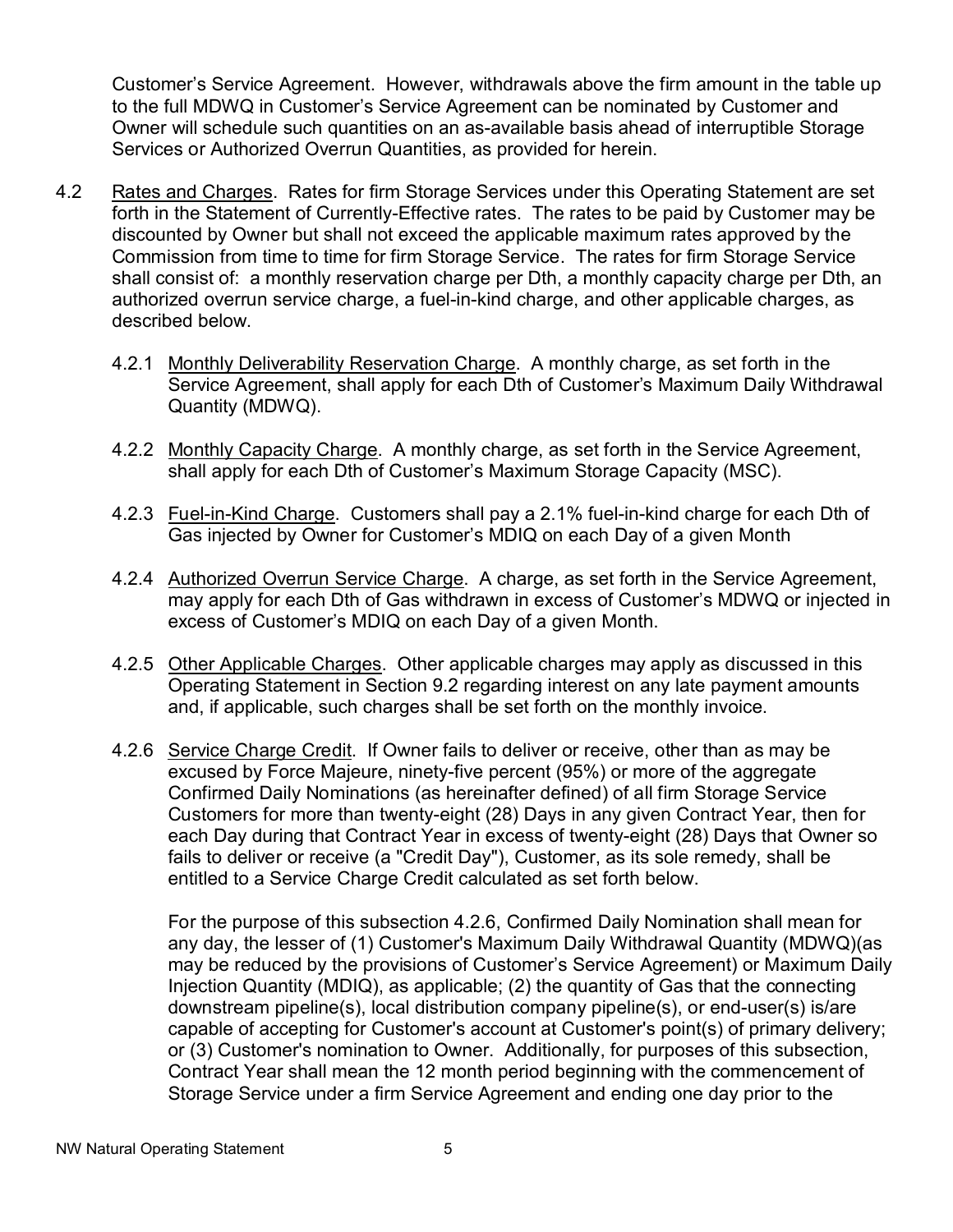anniversary date of service commencement, and each subsequent 12 month period thereafter during the term of the Agreement.

The Service Charge Credit for each Credit Day for a particular Customer shall be computed as follows:

|                   | Service Charge                                               | $A + B$                                                       | $C - D$ |  |  |
|-------------------|--------------------------------------------------------------|---------------------------------------------------------------|---------|--|--|
|                   | <b>Credit for Each</b>                                       | x                                                             |         |  |  |
| <b>Credit Day</b> |                                                              | $= (30.41)$                                                   | ( C )   |  |  |
|                   |                                                              | where $A =$ Customer's Monthly Reservation Charge (product of |         |  |  |
|                   |                                                              | Reservation Charge per Dth and MDWQ)                          |         |  |  |
|                   |                                                              | B = Customer's Monthly Capacity Charge (product of            |         |  |  |
|                   |                                                              | Capacity Charge per Dth and MSC)                              |         |  |  |
|                   | C = Customer's Confirmed Daily Nomination for the Credit Day |                                                               |         |  |  |
|                   |                                                              | D = Actual quantity of gas delivered or received by Owner     |         |  |  |
|                   |                                                              | for Customer's account for the Credit Day                     |         |  |  |

At the anniversary date of a Customer's Contract Year, Owner will determine the applicable number of Days that performance fell below 95%, if any, and then determine if any Credit Days apply. If Credit Days are applicable to such Customer, Owner will calculate the Service Charge Credit and it will appear as a credit to the charges listed on such Customer's next regular monthly invoice for Storage Service.

- 4.3 Owner reserves the right to seek authorization from the Commission to increase, decrease, revise, restructure, or otherwise modify the maximum rates charged under this Operating Statement for firm Storage Service, including the fuel charge, to assure Owner's right to charge and collect fair and equitable rates under the Commission's applicable rules and regulations. Nothing herein shall be construed to deny any Customer any rights that it may have under the Commission's rules and regulations to participate fully in rate or certificate proceedings to contest any proposed change in rates charged or this Operating Statement.
- 4.4 Injections and Withdrawals.
	- 4.4.1 Maximum Storage Capacity. Customer's Maximum Storage Capacity ("MSC") shall be set forth in the Service Agreement.
	- 4.4.2 Injections. Subject to Force Majeure or as otherwise provided for herein in Sections 7.9 (routine maintenance) and the scheduling and service priority provisions set forth in Section 7, Customer will be allowed to inject Gas owned by Customer into Mist on each Day on a firm basis in an amount that is confirmed by Owner up to Customer's Maximum Daily Injection Quantity ("MDIQ"), as set forth in the Service Agreement, so long as injection of such quantities does not cause Customer to exceed its MSC. On any Day, Owner is not obligated to receive more than the MDIQ in a firm Service Agreement.
	- 4.4.3 Withdrawals. Subject to Force Majeure or as otherwise provided for herein in Sections 7.9 (routine maintenance) and the scheduling and service priority provisions set forth in Section 7, Customer will be allowed to withdraw Gas owned by Customer from Mist on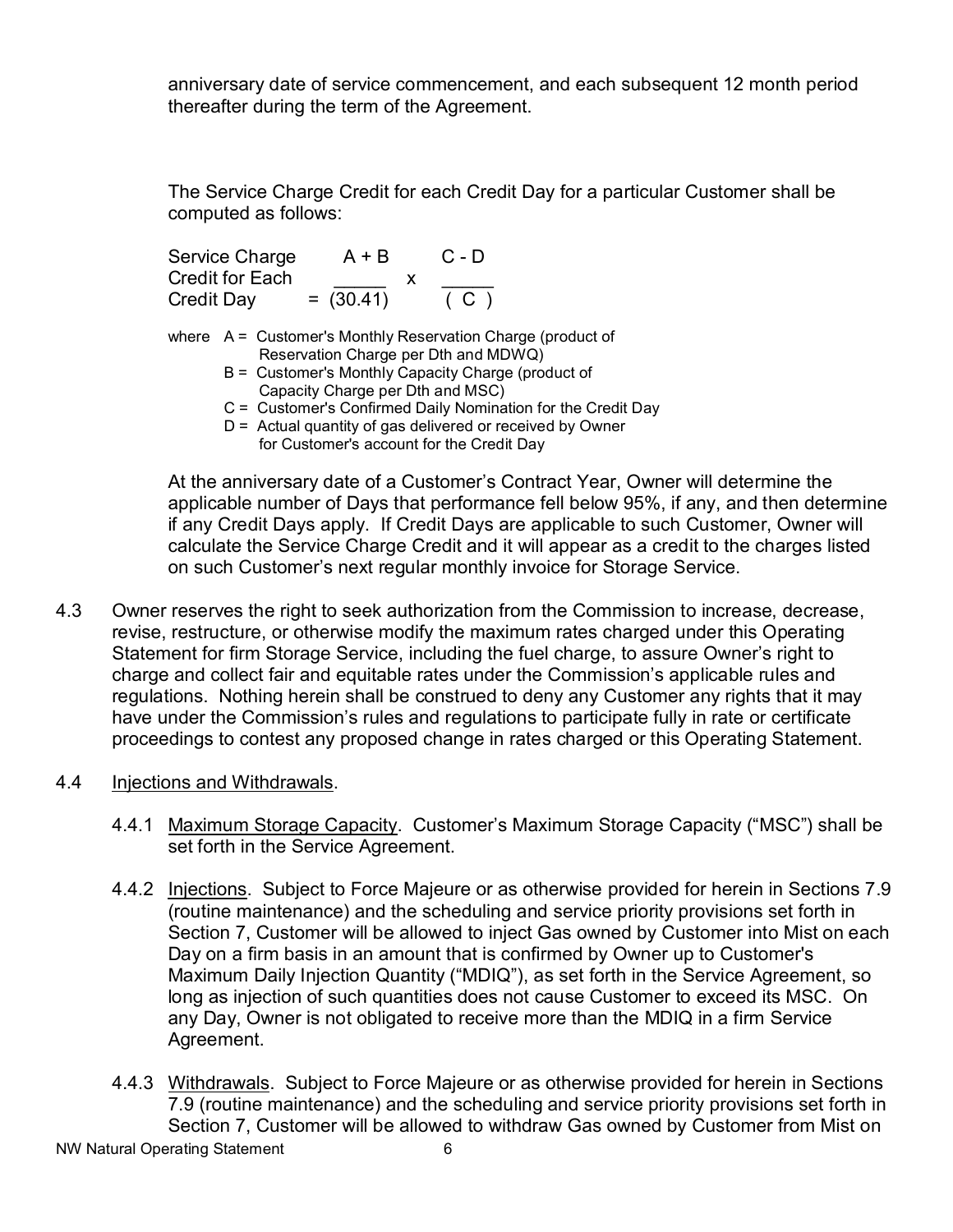each Day on a firm basis in an amount that is confirmed by Owner up to Customer's Maximum Daily Withdrawal Quantity ("MDWQ"), as set forth in the Service Agreement, so long as the withdrawal of such quantities does not cause Customer to incur a negative Working Gas balance; provided, however, that once a firm Storage Service Customer's Working Gas inventory falls below fifty percent (50%) or less, then firm

withdrawals will be limited to the amount specified in the withdrawal table attached to Customer's Service Agreement. The withdrawal of any amounts above such firm amount up to the MDWQ may be requested by Customer and will be accommodated by Owner on an as-available basis, and such quantities will be scheduled ahead of interruptible Storage Services or Authorized Overrun Quantities. On any Day, Owner is not obligated to deliver more than the lesser of the MDWQ or the firm amount specified in the withdrawal table in a firm Service Agreement.

- 4.4.4 Authorized Overrun Quantities. If, within the sole discretion of Owner, operating conditions permit and Customer will neither exceed its Maximum Storage Capacity nor incur a negative Working Gas balance, Owner may authorize Customer to inject or withdraw quantities in excess of Customer's MDIQ or MDWQ amounts. Such Authorized Overrun Quantities shall have the lowest priority of any storage service offered by Owner.
- 4.5 Title Transfer. In accordance with any applicable terms in the Service Agreement, firm Storage Service Customers may request to transfer Working Gas quantities to another Customer or to Owner. Such transfers will be accomplished through the title transfer provisions in Section 6.
- 4.6 Storage Balance at Service Agreement Expiration or Termination. Customer shall be responsible for the withdrawal of all of its positive firm storage balance in its Storage Account: (i) on or before sixty (60) Days after the date upon which any applicable Service Agreement expires by its own terms; or (ii) on or before thirty (30) Days after the date of termination; provided that during such grace periods following expiration or termination, Customer shall pay Owner the maximum rates specified in the Statement of Currently Effective Rates for the additional Storage Service notwithstanding any previously negotiated discount. Such withdrawals shall be made at withdrawal rates that are mutually agreed upon between Owner and Customer subject to operating conditions at Mist. If Customer fails to remove its positive storage balance by the end of such grace period and Customer does not enter into a new firm Storage Service Agreement, then Owner shall purchase from Customer the Gas in Customer's Storage Account, free and clear of any adverse claims, at a price equal to fifty percent (50%) of the price set forth in the Canadian Gas Price Reporter, Natural Gas Market Report – Natural Gas Price Summary under the heading "The One-month spot price average" "For AECO/NIT transactions," in USD/MMBtu, that is applicable for the month in which the Gas purchase takes place; provided, however, that if Customer's failure to remove the Gas during such grace period is due to Owner's inability to confirm the nomination (up to the applicable firm MDWQ), then Customer shall be entitled to additional time at no additional charge to complete the withdrawal equal to the number of days Customer was prevented from withdrawing.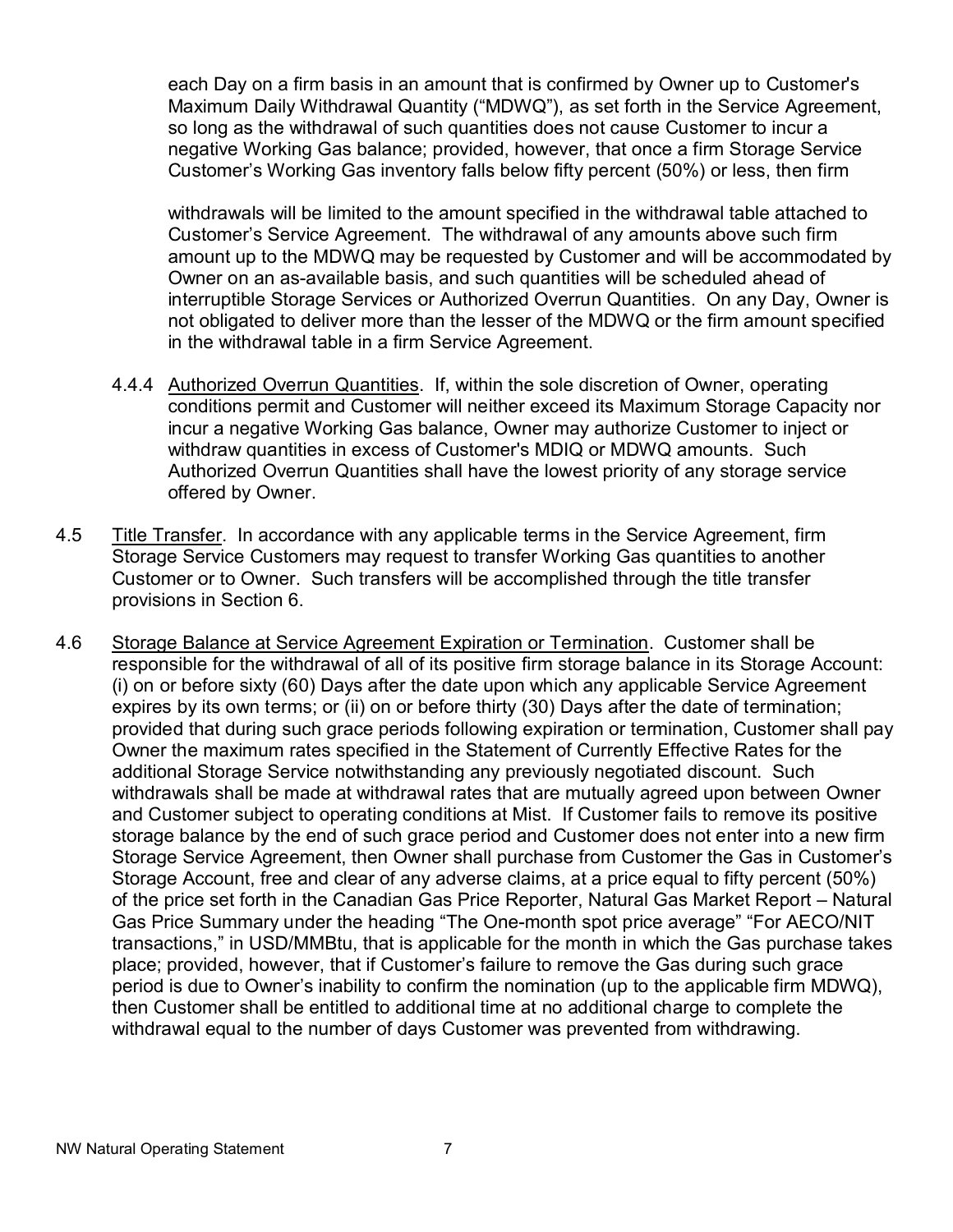## **SECTION 5. Interruptible Storage Service**

- 5.1 Service Description. From time to time, subject to Owner having available capacity, Owner will offer interruptible Storage Services (which includes interstate natural Gas storage and related transportation services on Owner's local distribution system) to Requesting Parties and/or Customers on a non-discriminatory basis. Such Requesting Parties or Customer must meet the eligibility requirements set forth herein and must execute a Service Agreement setting forth the essential terms of the Storage Service. Interruptible Storage Service will be subject to curtailment, interruption, and discontinuance at any time for any reason whether or not caused by an event of Force Majeure. Requesting Parties or Customers may request such interruptible Storage Service at any time, however, Owner shall have no obligation to provide said service.
- 5.2 Rates and Charges. Rates for interruptible Storage Services are set forth in the Statement of Currently-Effective Rates. The rates to be paid by Customer may be discounted by Owner but shall not exceed the applicable maximum rate approved by the Commission from time to time for interruptible Storage Service. The rate for interruptible Storage Service shall consist of: an inventory charge, a fuel-in-kind charge, an authorized overrun charge, and other applicable charges, as described below.
	- 5.2.1 Working Gas Inventory Charge. A charge, as set forth in the Service Agreement, shall apply per Dth of Gas accounted for by Owner as interruptible Working Gas inventory within Customer's Storage Account on each Day during a given Month.
	- 5.2.2 Fuel-in-Kind Charge. Customers shall pay a 2.1% fuel-in-kind charge for each Dth of Gas injected by Owner for Customer's account during a given Month.
	- 5.2.3 Authorized Overrun Service Charge. A charge, as set forth in the Service Agreement, may apply for each Dth of Gas withdrawn in excess of Customer's MDWQ or injected in excess of Customer's MDIQ on each Day of a given Month.
	- 5.2.4 Other Applicable Charges. Other applicable charges may apply as discussed in this Operating Statement in Section 9.2 regarding interest on any late payment amounts and, if applicable, such charges shall be set forth on the monthly invoice.
- 5.3 Owner reserves the right to seek authorization from the Commission to increase, decrease, revise, restructure, or otherwise modify the maximum rates charged under this Operating Statement for interruptible Storage Service, including the fuel charge, to assure Owner's right to charge and collect fair and equitable rates under the Commission's applicable rules and regulations. Nothing herein shall be construed to deny any Customer any rights that it may have under the Commission's rules and regulations to participate fully in rate or certificate proceedings to contest any proposed change in rates charged or this Operating Statement.

### 5.4 Injections and Withdrawals.

5.4.1 Establishment of Storage Account. Owner shall establish a Storage Account for each Customer using this service which reflects the interruptible Working Gas inventory up to the Maximum Storage Capacity set forth in the Service Agreement. Whenever Owner receives interruptible quantities from, or delivers interruptible quantities to, a Customer,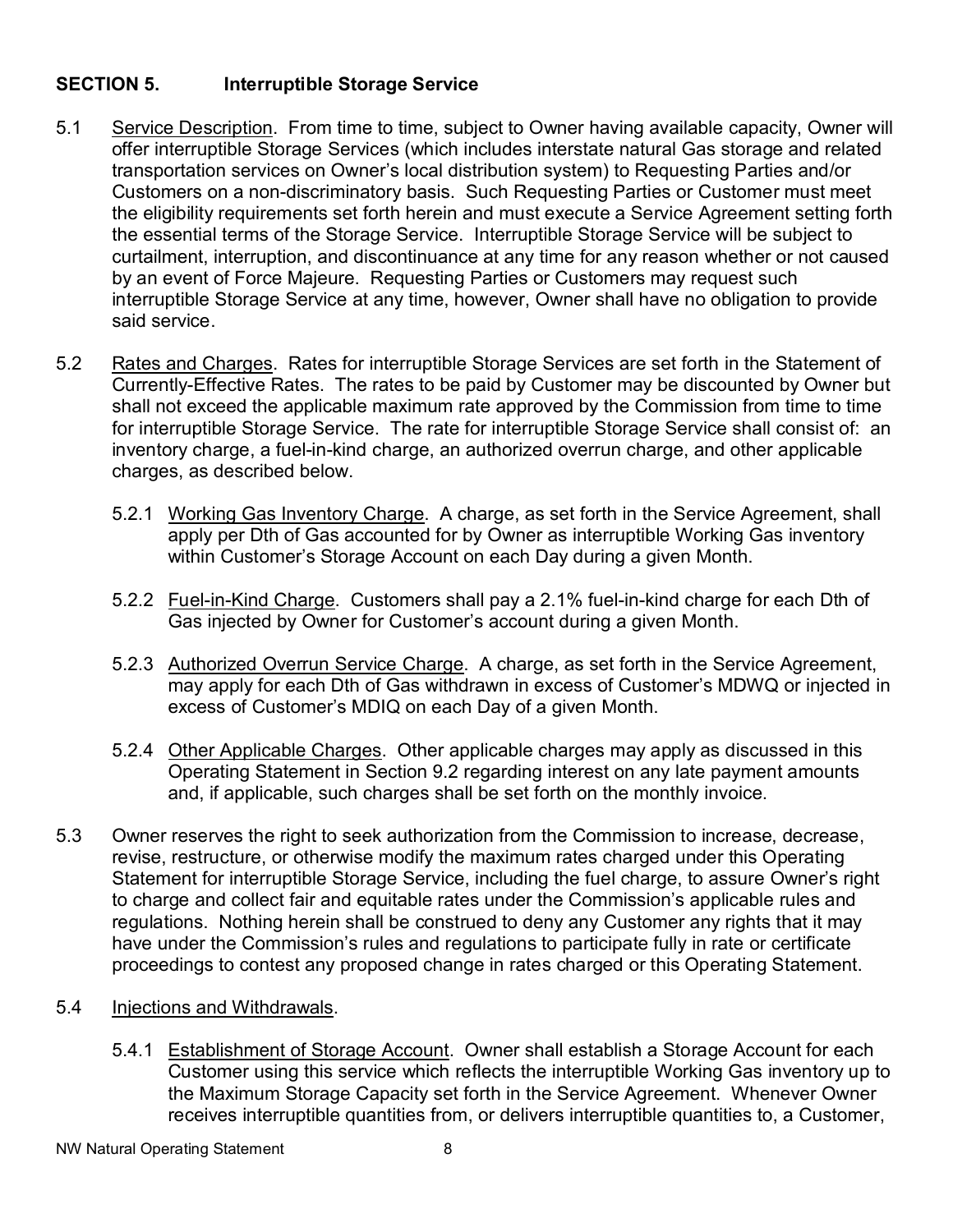Owner will adjust the Customer's Storage Account, as appropriate, to reflect the new balance.

- 5.4.2 Injections. On an interruptible basis, and subject to the scheduling and confirmation process herein, Customer will be allowed to inject Gas owned by Customer into Mist on each Day in an amount up to Customer's Maximum Daily Injection Quantity (MDIQ), as set forth in the Service Agreement, so long as injection of such quantities does not cause Customer to exceed its MSC.
- 5.4.3 Withdrawals. On an interruptible basis, and subject to the scheduling and confirmation process herein, Customer will be allowed to withdraw Gas owned by Customer from Mist on each Day in an amount up to Customer's Maximum Daily Withdrawal Quantity (MDWQ), as set forth in the Service Agreement, so long as withdrawal of such quantities does not cause Customer to incur a negative Working Gas balance.
- 5.5 Authorized Overrun Quantities. If, within the sole discretion of Owner, operating conditions permit and Customer will neither exceed its Maximum Storage Capacity nor incur a negative Working Gas balance, Owner may authorize Customer to inject or withdraw quantities in excess of Customer's MDIQ or MDWQ amounts ("Authorized Overrun Quantities"). Authorized Overrun Quantities shall have the lowest priority of any Storage Service offered by Owner.
- 5.6 Title Transfer. In accordance with any applicable terms in the Service Agreement, interruptible Storage Service Customers may request to transfer Working Gas quantities to another Customer or to Owner. Such transfers will be accomplished through the title transfer provisions in Section 6.
- 5.7 Interruption Notices. In the event that Owner determines, in its sole discretion, that some or all injections or withdrawals nominated under interruptible Storage Service Agreements must be interrupted for any reason, including, but not limited to, in order to satisfy Owner's obligations to firm Storage Service Customers, or that such interruption is otherwise necessary or is otherwise appropriate to avoid adverse impact on the operation of Owner's system, Owner will notify the Customer at least one (1) hour prior to the next applicable upstream pipeline nomination deadline. Interruption notices may be issued by Owner to Customer, by phone, or email.

If an interruption will require Customer to reduce its Working Gas inventory, the notice will be made by phone or email and will specify that, within seven (7) days of the date of the notice, Customer is required to reduce its Working Gas inventory existing on the day of the notice to the level specified by Owner in the notice.

Prior to the end of the seven day period (or any extension thereof), Owner may notify Customer that it has revised the required level applicable to Customer's Working Gas inventory. If the new level is higher than that specified in the notice, the seven day period continues to apply to that portion of Customer's Working Gas inventory that is in excess of the revised level. If the revised level is lower than that specified in the notice, thus requiring additional Gas to be withdrawn, the seven day period applicable to the volume of Customer's Working Gas inventory in excess of the previously specified level is still valid, but a new seven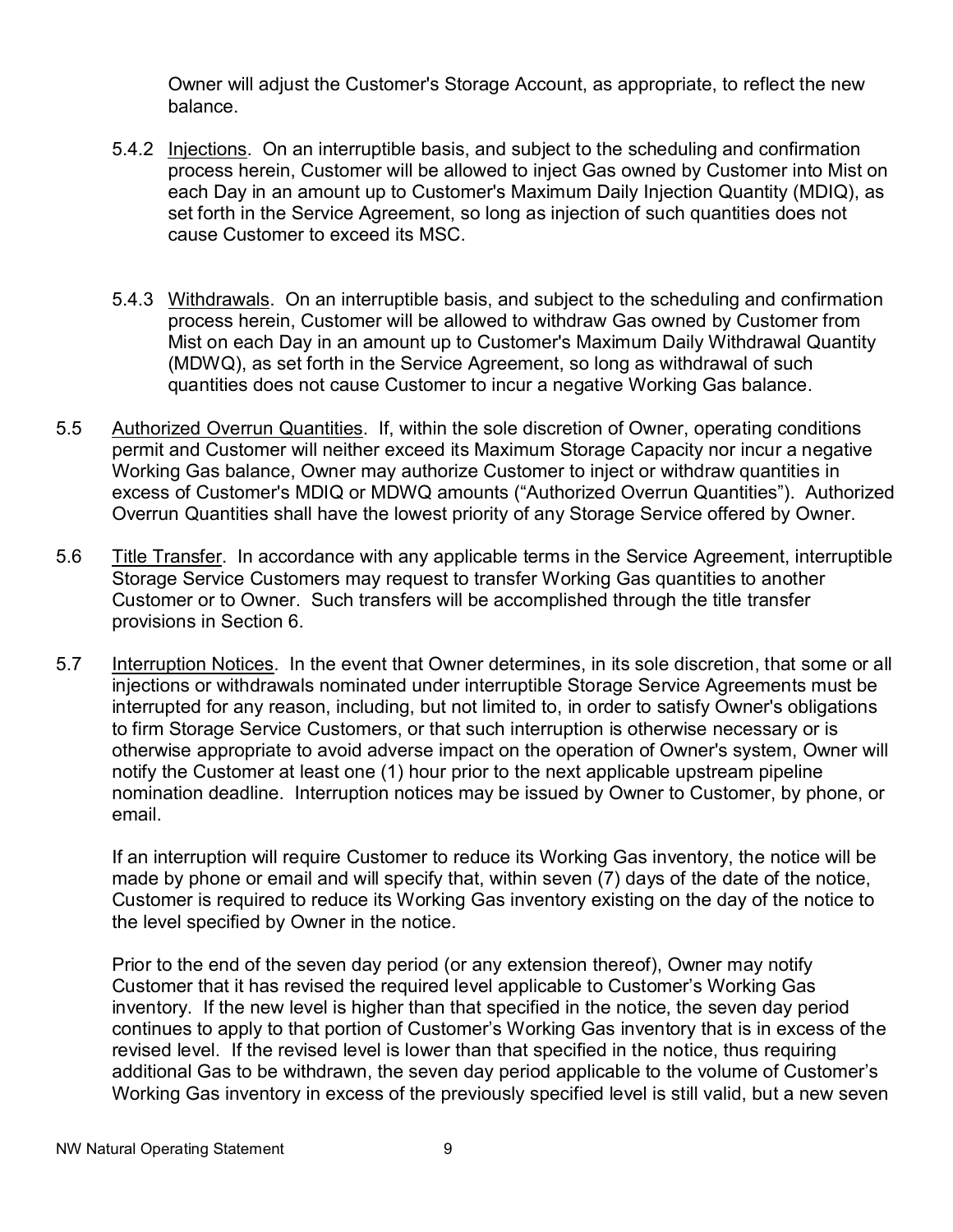day period will apply to the volume of Customer's Working Gas inventory that is in excess of the newly specified allowed level.

In the event that Customer fails to comply with the notice within the time period specified (or any applicable extensions), then Owner shall take title to all of Customer's Working Gas inventory in excess of the Working Gas inventory level specified by Owner, free and clear of all liens, encumbrances, and adverse claims.

- 5.8 Storage Balance at Service Agreement Expiration or Termination. Customer shall be responsible for the withdrawal of all of its positive interruptible storage balance in its Storage Account by the end of the Day upon which the Service Agreement expires or the termination date, if earlier. Such withdrawals shall be made at withdrawal rates that are mutually agreed upon between Owner and Customer subject to operating conditions at Mist. If Customer fails to do so, in addition to any other remedies available to it, Owner shall take title to any of Customer's positive interruptible storage balance remaining, free and clear of all liens, encumbrances, and adverse claims.
- 5.9 Low Balance Elimination. At any time, Owner may issue a notice requiring any Customer with an interruptible Storage Balance of less than 500 Dth to eliminate its existing interruptible Storage Balance within seven (7) Days. Such notice may be issued by Owner to Customer via email. If Customer fails to comply with this notice, Owner shall take title to any of Customer's positive interruptible storage balance remaining, free and clear of all liens, encumbrances, and adverse claims.

# **SECTION 6. Title Transfers**

- 6.1 A Customer ("Transferor") may request that Owner transfer title to Working Gas quantities in Transferor's Storage Account to the Storage Account of another Customer or to Owner ("Transferee"). Subject to the provisions herein, Owner will document the change in Storage Account balances for the respective parties, but Transferor and Transferee will be responsible for any other Gas sale documentation that may be necessary to complete the title transfer transaction. The provisions in this Section 6, however, do not apply to any permanent assignment of all or any portion of a Customer's Service Agreement and in such an event, the provisions in Section 14 would apply.
- 6.2 Transferor shall nominate a title transfer no later than the nomination deadline in Section 7. The nomination request shall specify: (1) Transferor's Service Agreement number or type; (2) Transferee's name and Service Agreement number or type, if applicable; (3) quantity of Gas subject to the transfer; (4) Day on which the transfer is requested to occur; and (5) Mist as the Title Transfer Point. No later than the deadline specified in Section 7, Owner shall notify Transferor and Transferee if the title transfer request is authorized.
- 6.3 If Transferee is a Customer, the Transferee must meet Owner's credit requirements and must have an executed Service Agreement in place with Owner. Owner may reject a title transfer request if: (a) it would cause either Transferor or Transferee to violate any contract quantity limitations set forth in its Service Agreement; (b) Transferor or Transferee is not a Customer or Owner; or (c) Owner's credit requirements are not satisfied.
- 6.4 A title transfer shall be deemed to occur at the Title Transfer Point.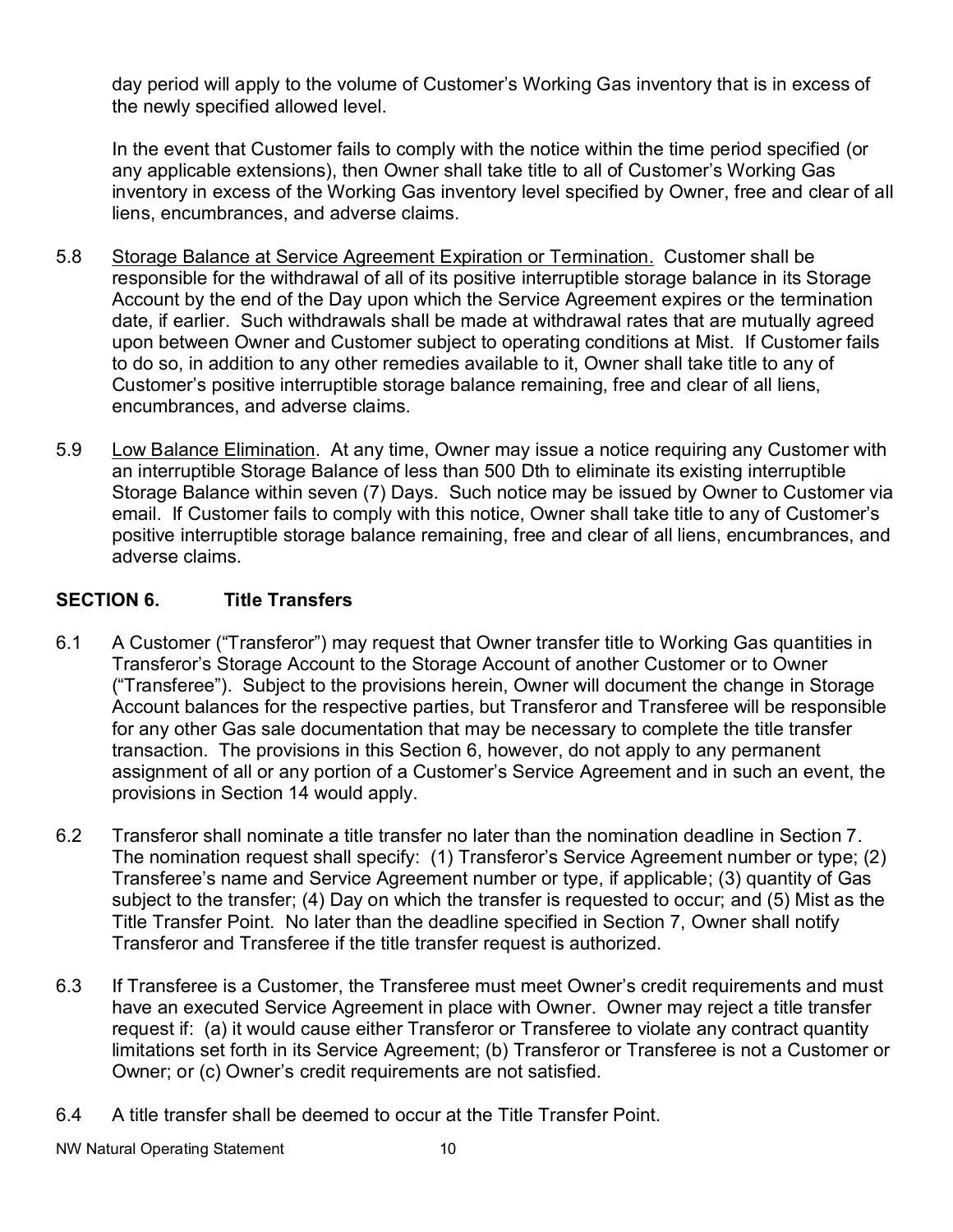6.5 There shall be no charge for each title transfer authorized by Owner. However, Transferor and Transferee shall each be responsible for all applicable charges payable to Owner under each of their respective Service Agreements.

## **SECTION 7. Nominations, Scheduling and Service Priority**

- 7.1 Daily Nomination Procedure. All nominations must be submitted to Owner's Gas Supply Department by email (preferred). The contact information for Owner is set forth in Owner's Interstate Storage Service Operating Policies and Procedures, which contains further details regarding nomination and scheduling not inconsistent with this Operating Statement and which document will be provided to each Customer, and such document may be updated from time to time. Oral nominations may be accepted, however, they must be emailed to Owner within a reasonable amount of time. Owner will acknowledge receipt of the nomination request by email reply.
- 7.2 Required Information. Each nomination request shall specify: (1) the Gas Day Customer desires to inject or withdraw; (2) the applicable Customer upstream or downstream transportation agreement number; (3) Receipt or Delivery Point, as mutually agreed upon by Owner; (4) net Dth requested at the receipt or delivery point; (5) contact name and phone number; and (6) any other data required by upstream transporters or Owner to complete the nomination process.
- 7.3 Deadline. All nomination requests must be received by Owner one (1) hour prior to the applicable NAESB nomination cycle deadlines for timely nominations, evening, intraday 1 (ID1), intraday 2 (ID2), and intraday 3 (ID3). Additionally, post ID3 nominations are available to Customers to the extent Owner and any applicable upstream transporter is able to accommodate such changes. If confirmed, any actual Gas flows on Owner's system for injections or withdrawals will not begin until the time specified for gas flow under the NAESB guidelines for the next available processing cycle depending on when the nomination is received. Owner may, but is not required to, waive the one (1) hour requirement if, in its sole judgement, operating conditions permit such waiver.
- 7.4 Confirmation. Owner will notify Customer to confirm the nomination in advance of the applicable upstream pipeline's next effective nomination deadline based on when Customer's nomination is received by Owner. Owner's ability to confirm nominations will be determined based on its system operating ability for the Day consistent with the service priorities set forth herein. Unless otherwise agreed or as limited by system operating constraints, all confirmed volumes will be delivered by Customer, or redelivered by Owner, at a uniform hourly rate of confirmed daily quantity divided by twenty-four (24). Variance from the uniform hourly rate will be allowed by Owner if Owner determines that it would not be detrimental to the operation of Owner's storage and related transportation facilities or adversely affect Owner's other Customers. Owner must receive confirmation from Customer's upstream transporter prior to commencing any receipts or deliveries for Customer.
- 7.5 Receipt Point(s) and Delivery Point(s). Owner and Customer shall designate in the Service Agreement a list of the currently available Receipt Point(s) and Delivery Point(s) at mutually agreeable point(s) of interconnection between an interstate pipeline and Owner's facilities.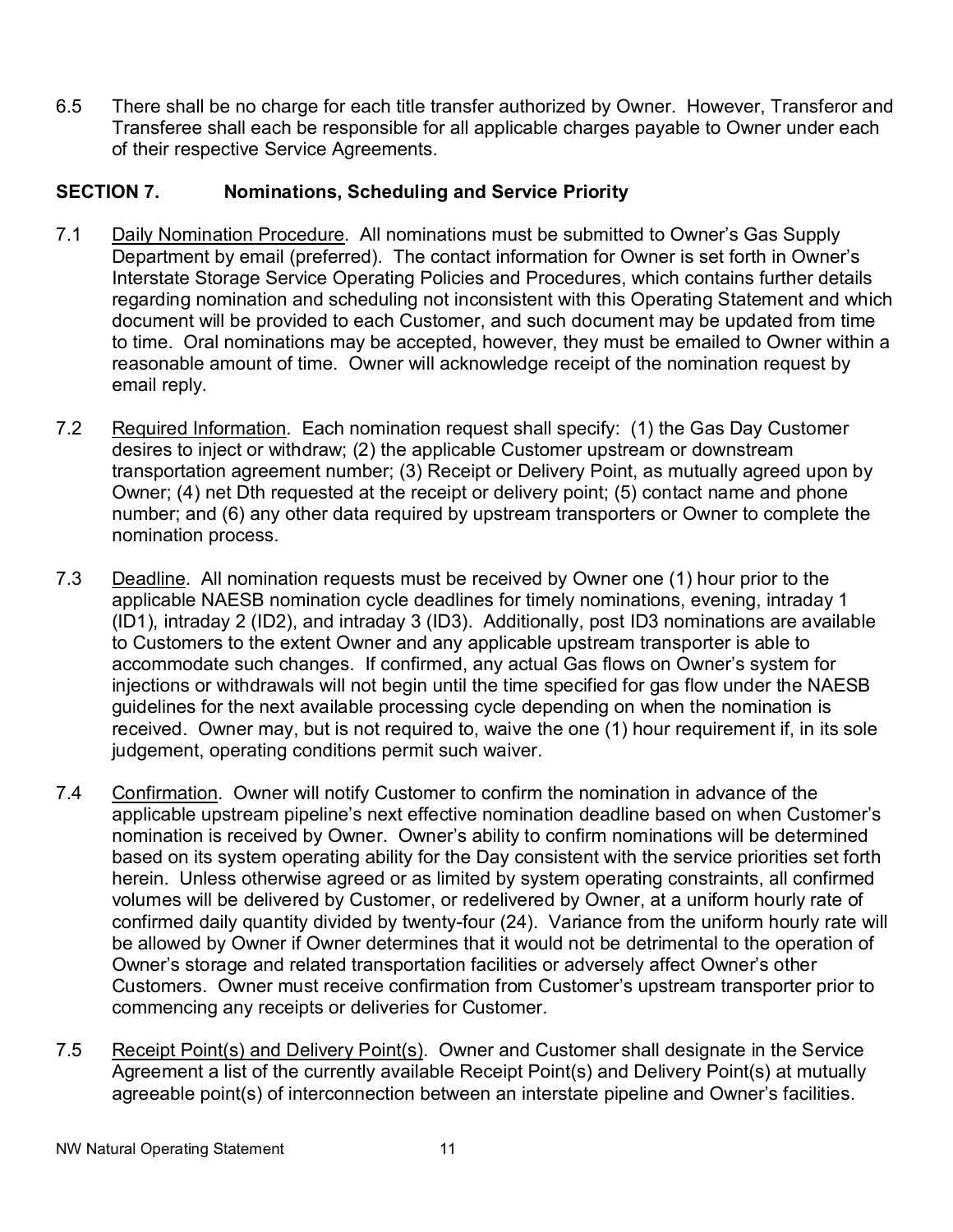- 7.6 Customer Scheduling of Transportation. Customer shall be solely responsible for making all arrangements and paying for the transportation of the Gas to the Receipt Point(s) for injection into Mist, and for making all arrangements and paying for the transportation of Gas from the Delivery Point(s) for Gas withdrawn from Mist.
- 7.7 Other Transporter Charges. Customer shall be responsible for all penalties and charges assessed by an upstream or downstream Transporter which solely arise from Customer's failure to provide delivery or receive redelivery of the Gas quantities provided pursuant to the nomination process in this Section.

## 7.8 Service Priorities.

## 7.8.1 Firm Storage Service.

- (a) Firm Storage Service will have the highest priority and will be scheduled prior to all other Storage Services under this Operating Statement and in all instances, firm Storage Service will have a superior priority to interruptible and authorized overrun Storage Services, but will have equal priority with the firm storage service provided to Owner's local distribution customers. Once confirmed, nominations by firm Customers will not be bumped or reduced in full or in part by Owner due to a subsequent intraday firm nomination, unless Customer is changing its own prior nomination through an intraday nomination request. Firm Storage Service will have scheduling priority (or "bumping rights") over previously scheduled as-available, interruptible, and Authorized Overrun classes of service, except that firm nominations will not bump previously scheduled lower classes of service after the ID3 nomination cycle. Firm service nominations received outside of the timely or evening nomination cycles may be prorated based on prior confirmation of other firm Customer's as-available MDWQ requests.
- (b) In the event that Owner must restrict initial firm Storage Service injection requests or previously scheduled and confirmed injection amounts for reasons allowed in this Operating Statement, such service will be restricted on a *pro rata* basis based on each Customer's applicable MDIQ using the NAESB "elapsed pro-rata" methodology. In the event that Owner must restrict initial firm Storage Service withdrawal requests or previously scheduled and confirmed withdrawal amounts for reasons allowed in this Operating Statement, such service will be restricted on a *pro rata* basis based on each Customer's applicable MDWQ using the NAESB "elapsed pro rata" methodology. In the event that such action must be taken, Owner will notify Customers via phone, or email.
- (c) If firm customers must be pro-rated and any firm Customer has not made a timely nomination to schedule its pro rata share on any such Day, then the firm Customers that made timely nomination requests shall, to the extent practicable, be given the ability to inject or withdraw in amounts greater than their allocated pro-rata share, not to exceed such Customer's MDIQ and MDWQ amounts set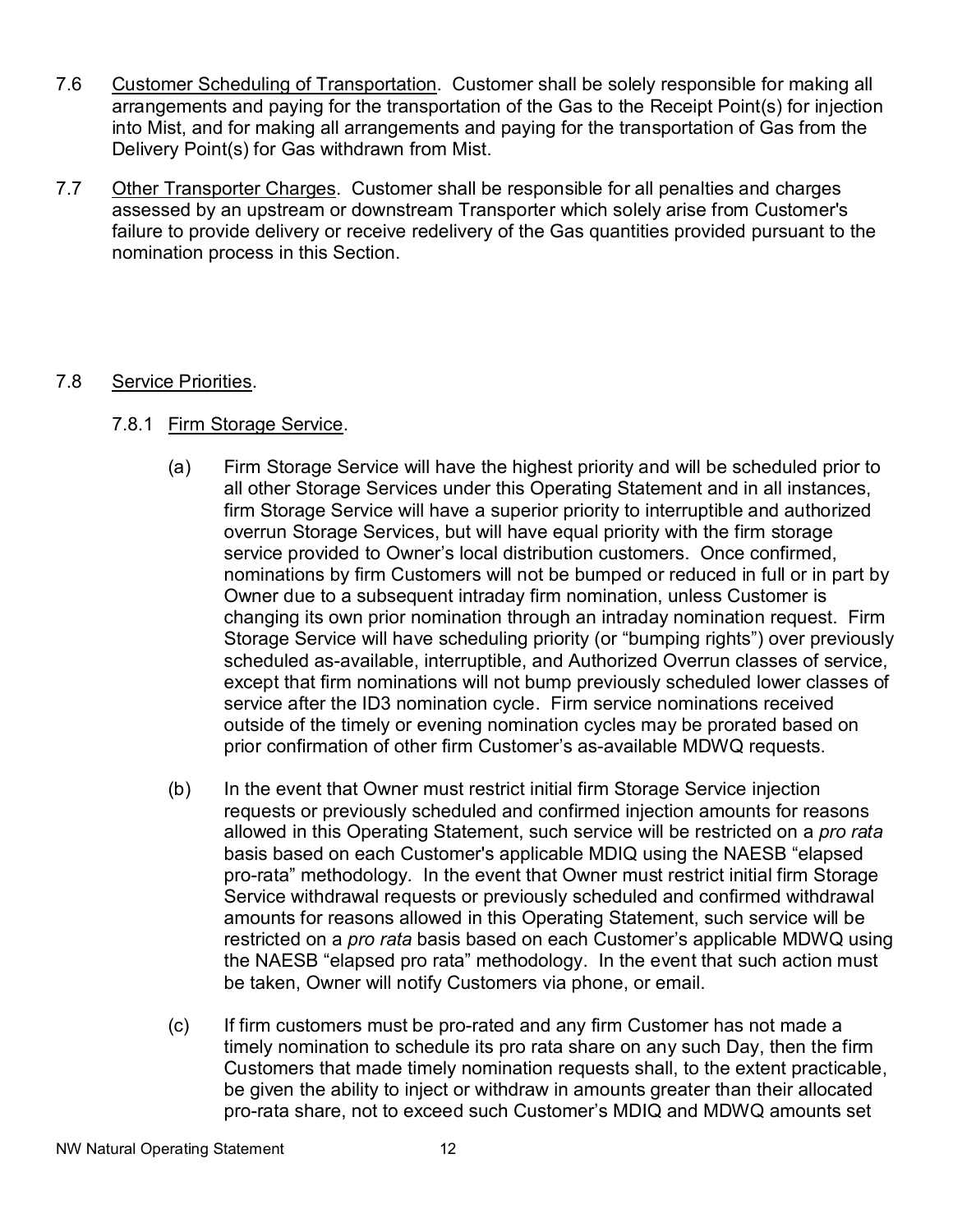forth in their Service Agreements. These additional amounts will be identified by Owner and will be subject to bumping in later cycles except post ID3 by firm Customers then electing to receive their portion of the pro-rata share determined for them for that Gas Day. If there is available space in the post ID3 cycle, if requested by a Customer, Owner would schedule requests for firm Customers at that time.

- 7.8.2 As-Available MDWQ Quantities. This priority of service applies to the withdrawals by firm Storage Service customers for amounts that represent the difference between the firm withdrawal amount that Owner can provide as specified in the withdrawal table attached to Customer's Service Agreement and Customer's full MDWQ. When applicable, Owner will determine if additional capability exists to confirm a requested nomination by a firm Customer above the firm amount specified in the withdrawal table and such nominations may bump previously confirmed interruptible and Authorized Overrun services. Owner will pro-rate all requests received in this level of service if needed based on Customer MDWQ totals. Once confirmed, service in this priority level can be bumped or reduced only by subsequently received firm requests, but it will not be bumped by subsequently received as-available service requests.
- 7.8.3 Interruptible Storage Service. Owner reserves the right not to offer or commence Storage Service or to discontinue any interruptible Storage Service when, in Owner's sole discretion, any impairment of its firm services or system operations, would or may result. All nomination requests by interruptible Customers will be subject to Owner's determination of its ability to provide the requested service at the requested time. Interruptible Storage Service may be bumped in a later nomination cycle by requests for service by firm and as-available MDWQ service. Such nominations are subject to a reduction to zero flow in the evening cycle, or to calculated volumes using the NAESB "elapsed pro rata" methodology. Bumping will occur to the maximum amount that can be accommodated by the applicable upstream transporter.
- 7.8.4 Authorized Overrun. Authorized Overrun service may be bumped by all higher priority levels of service, including interruptible.
- 7.8.5 Title Transfers. Title transfers will be scheduled in accordance with the provisions in Section 6.
- 7.8.6 Bumping Notices. In the event that bumping or restrictions are required, Owner will notify Customers of their revised confirmed amounts via email or phone call.
- 7.8.7 Nomination Changes. In the absence of a nomination, no changes or action will be taken by Owner with regard to a Customer's Storage Account.
- 7.9 Routine Maintenance. Owner shall have the right to interrupt, or discontinue Storage Service in whole or in part from time to time to perform routine repair and maintenance on Owner's system as necessary to maintain the operational capability of Owner's facilities or to comply with applicable regulatory requirements. Owner shall exercise due diligence to schedule routine repair and maintenance so as to minimize disruptions of service to Customers and shall provide reasonable advance notice of the same to Customers by email at least thirty (30) days in advance of the scheduled routine repair and maintenance. Upon request, Customers

NW Natural Operating Statement 13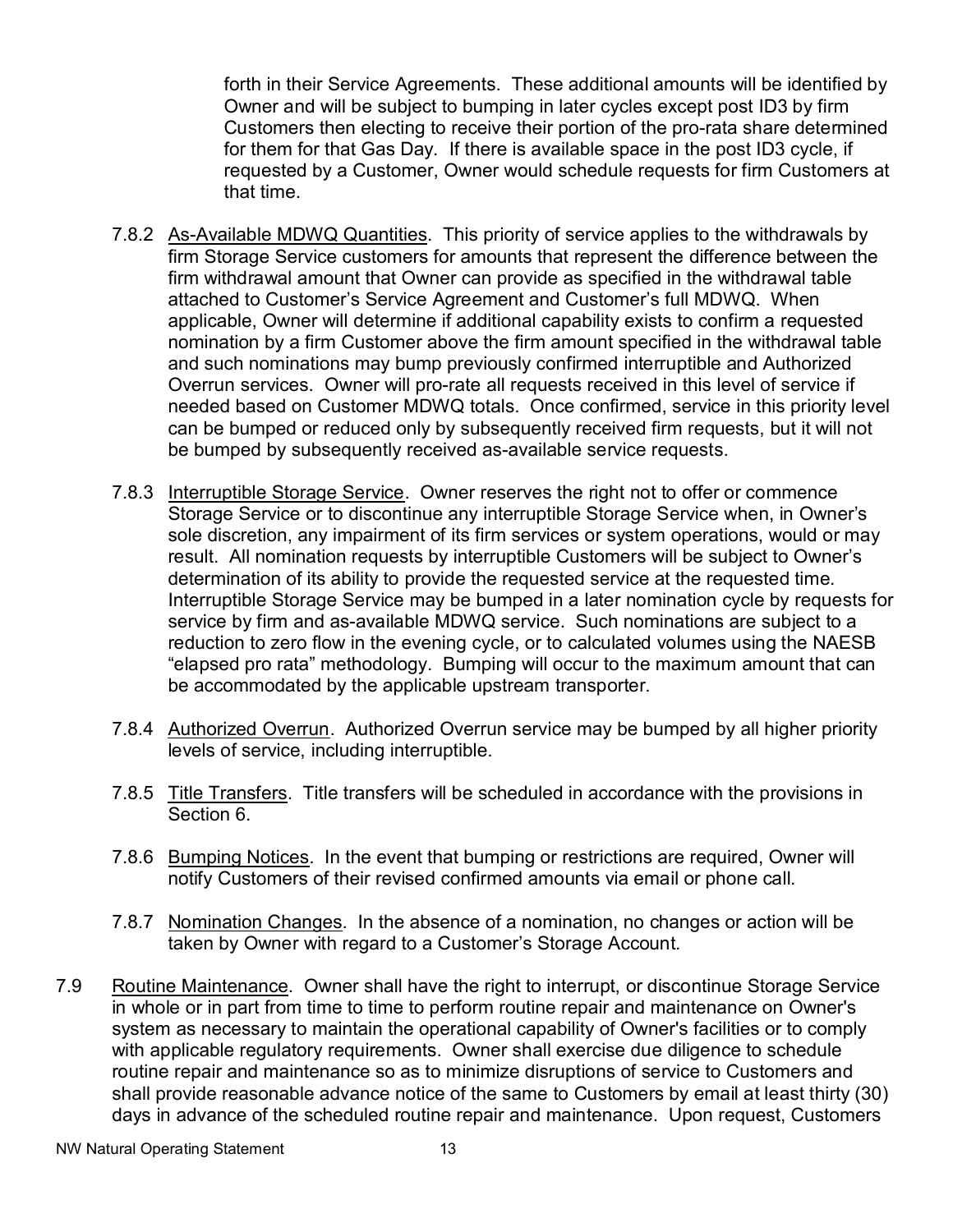shall provide Owner with any information on their plans to utilize Mist Storage Services during the scheduled routine repair and maintenance period and shall cooperate with Owner to minimize service disruptions. In any such disruption, quantities of Gas deliverable under firm Storage Service Agreements shall take priority over quantities of Gas deliverable by Owner to Customers under interruptible Storage Service Agreements. Notice of such interruptions or discontinuances shall be issued by Owner to Customer via email. Such interruptions or discontinuances shall in no way serve to alter the obligation(s) of Customer under any applicable Service Agreement.

# **SECTION 8. Gas Pressure, Quality, and Measurement**

- 8.1 Gas Pressure. Owner shall redeliver Gas to Customer at pressures sufficient to enter the third party Transporter's facilities at the Delivery Point(s) against the operating pressures maintained by such transporter(s). Owner shall not be required to redeliver Gas at pressures in excess of those required by transporter(s) or in excess of transporter(s) maximum allowable operating pressure (MAOP). Customer shall deliver or cause to be delivered to Owner all Gas at the Receipt Point(s) at such pressures sufficient to enter Owner's system.
- 8.2 Quality. Gas delivered by or on behalf of the Customer to the Owner at the Receipt Point(s) shall conform to the third party Transporter's Gas quality standards. Gas redelivered by Owner to Customer at the Delivery Point(s) shall conform to the third party Transporter's quality standards.
- 8.3 Measurement. Measurement of Gas quantities hereunder shall be performed by Owner in accordance with standard gas industry practices as recommended by the American Gas Association and consistent with the established procedures of upstream Transporters.

# **SECTION 9. Billing and Payment**

- 9.1 Monthly Statement. Owner shall render to Customer, on or before the fifteenth (15) Day of each Month, a statement which sets forth the charges owed by Customer to Owner for the preceding Month's Storage Service. The Statement will include (a) the applicable rate(s); (b) the quantities being billed at each rate; and (c) documentation sufficient to support the billed quantities.
- 9.2 Payment. Unless otherwise agreed, Customer shall pay by wire transfer in immediately available funds to Owner the full amount due to Owner under the statements rendered by Owner on or before the later of: (a) ten (10) calendar Days after Customer's receipt of same; or (b) the twenty-fifth  $(25<sup>th</sup>)$  Day of the issuing Month. If the Day for payment should fall upon a Saturday, Sunday or U.S. or Canadian banking holiday, then such payment shall be made on the next business Day. If Customer fails to pay such amounts when due, then interest shall accrue on all unpaid amounts from the date due until paid at a rate equal to the lesser of the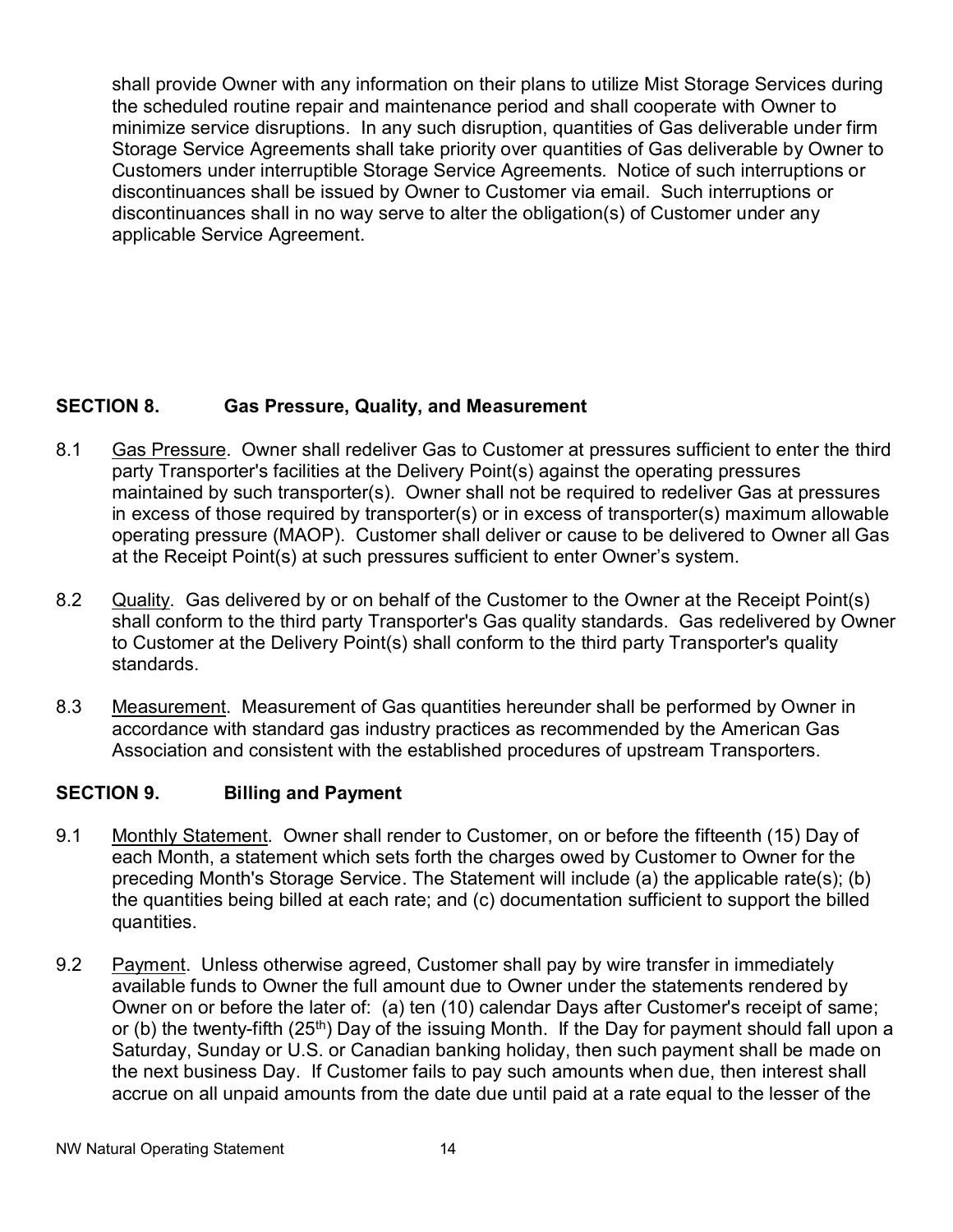maximum lawful interest rate or the interest rate prescribed under FERC's rules and regulations.

9.3 Billing Adjustments. If an error is discovered by either Owner or Customer, in the amount billed in any statement rendered by Owner, the Owner shall use its best efforts to correct any such billing error within sixty (60) Days of the discovery of such error by Owner, if Owner discovers the error, or Owner's receipt of notification of such error from Customer, if the error is discovered by the Customer. If Customer, in good faith, disputes the amount of any such statement or any part thereof, Customer shall pay Owner such amount as it concedes to be correct pending resolution of the dispute; provided, however, if Customer disputes the amount due, Customer must provide supporting documentation acceptable in industry practice to support the amount paid or disputed. If the disputed amount is subsequently found to correct, then Customer shall pay Owner such amount, together with any interest at the rate provided for in Section 8.2 above that accrued from the original due date of the payment. All statements shall be considered final, and any and all objections thereto shall be deemed waived**,** unless made in writing within twenty-four (24) months of Customer's receipt thereof. Nothing in this Section shall prevent Owner from terminating service to a Customer as provided for herein for non-payment of the undisputed amounts per statements rendered pursuant to Section 13.1. Further, nothing in this provision shall be construed to relieve Customer of its obligation to pay any required taxes not included in Owner's rates that is assessed by a taxing authority on Customer, including any taxes that may later be determined by a taxing authority to have been applicable to the Storage Service.

## **SECTION 10. Taxes and Other Fees**

10.1 Import/Export. Customer hereby acknowledges and agrees that either it or its buyer or seller is the "importer/exporter of record" and it will comply with all requirements for reporting, obtaining permits, and submitting payment of duties, fees, and taxes to the United States, Canada, or agencies thereof to be made on the importation or exportation of natural gas. Customer agrees to indemnify and hold Owner harmless from any and all claims of damage or violation of any applicable law, ordinances and statutes which pertain to the importation/exportation of the Gas subject to this Operating Statement and which require reporting and/or filing of fees in connection with said import/export.

## **SECTION 11. Force Majeure**

11.1 Except in regard to a Customer's obligation to make a payment that is due, neither of the Parties shall be liable in damages to the other if rendered unable, by reason of an event of force majeure, to perform, in whole or in part, any firm obligation set forth in this Operating Statement. The term force majeure as used herein shall mean: any causes or circumstances not due to the fault of the Party claiming force majeure beyond such Party's reasonable control, including acts of God, strikes, lockouts, acts of the public enemy, wars, blockades, insurrections, riots, epidemics, landslides, lightning, earthquakes, fires, storms, floods, washouts, arrests and restraints of rulers and peoples, civil disturbances, explosions, breakage or accident to machinery or pipelines, freeze-offs, water encroachment, unscheduled downhole repairs, loss of well control, interruptions or failures of any upstream or downstream pipelines relied upon to effectuate any service under this Operating Statement, the binding order of any court or governmental authority having jurisdiction, and any other cause, whether of the kind herein enumerated or otherwise, not reasonably within the control of the Party claiming suspension and which by the exercise of due diligence such Party is unable to

NW Natural Operating Statement 15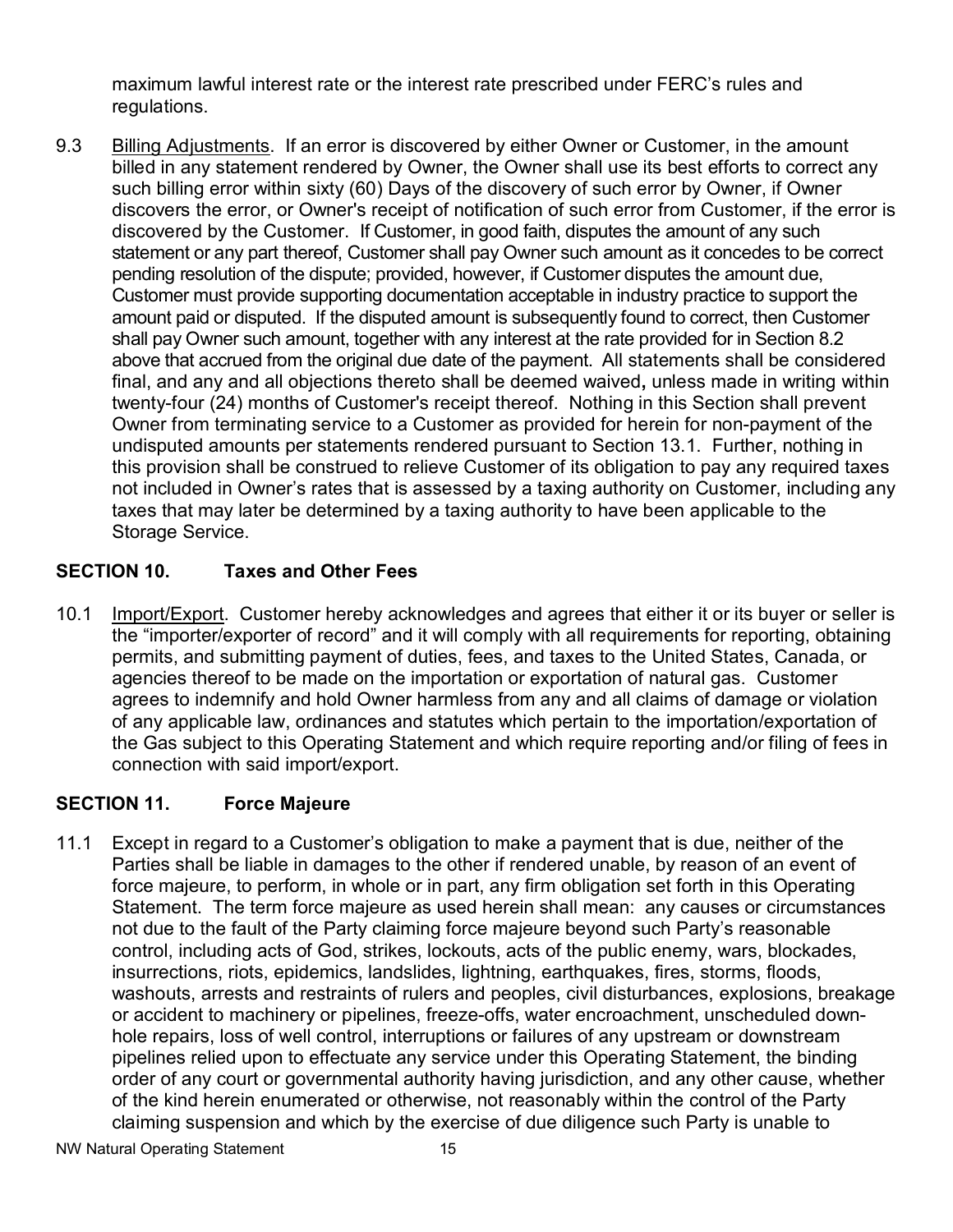prevent or overcome. Failure to prevent or settle any strike or strikes shall not be considered to be a matter within the control of the Party claiming suspension and shall be entirely within the discretion of the Party affected, and the requirement that any event of force majeure be remedied with all reasonable dispatch shall not require the settlement of strikes or lockouts by acceding to the demands of those directly or indirectly involved in such strikes or lockouts when such course is inadvisable in the discretion of the Party having such difficulty. Force majeure shall not include: (i) instances where the Party claiming excuse failed to remedy the condition and to resume the performance of such covenants or obligations with reasonable dispatch; or (ii) economic hardship.

11.2 Upon the occurrence of an event of force majeure, the Party affected shall give notice to the other Party including the particulars of the event as soon as practicable, by telephone following by written confirmation. After the occurrence, the obligations of both Parties, except for unpaid financial obligations arising prior to such event, shall be suspended to the extent and for the period of such force majeure condition.

## **SECTION 12. Title and Possession**

- 12.1 Title. Each Customer warrants that it has good title to all natural gas delivered to the Owner for storage, and that such Gas will be free and clear of all liens, encumbrances and claims whatsoever, and that it will indemnify the Owner and save it harmless from all suits, actions, debts, accounts, damages, costs, losses and expenses (including attorney's fees) arising from or out of adverse claims of any and all persons to said Gas.
- 12.2 Possession. As between Customer and Owner, Customer shall be in control and possession of the Gas prior to delivery to Owner for injection at the Receipt Point(s) and after redelivery at the Delivery Point(s), and shall indemnify and hold Owner harmless from any damage or injury caused thereby. Owner shall be in control and possession of the Gas after the delivery of the same for injection at the Receipt Point(s) and until redelivery by Owner to Customer at the Delivery Point(s), and shall indemnify and hold Customer harmless from any damage or injury caused thereby, except for damages and injuries caused by the sole negligence of Customer.

### **SECTION 13. Default**

13.1 Termination for Default. Owner may terminate any Agreement if Customer fails to comply with, observe, perform, or shall default in any material respect with respect to any obligation under the Agreement, including, but not limited to, the failure to pay any undisputed invoices when due, except when such failure is excused by *force majeure* or attributable to Owner's wrongful act or failure to act. If Owner exercises its right to terminate, Owner shall give Customer written notice of the default and, Customer shall be given a period of thirty (30) Days from the date of such notice in which to cure the default. If such default cannot be reasonably cured within such thirty (30) Day period, Customer may request and Owner, in its sole discretion, may grant Customer additional time to cure the default, provided that Customer demonstrates to Owner's satisfaction that it is making or has made substantial efforts to effect such cure and is proceeding diligently to complete such cure. Effective as of the date of termination of the Agreement, all outstanding amounts for any Storage Services rendered by Owner prior to such date shall become final and immediately due and payable.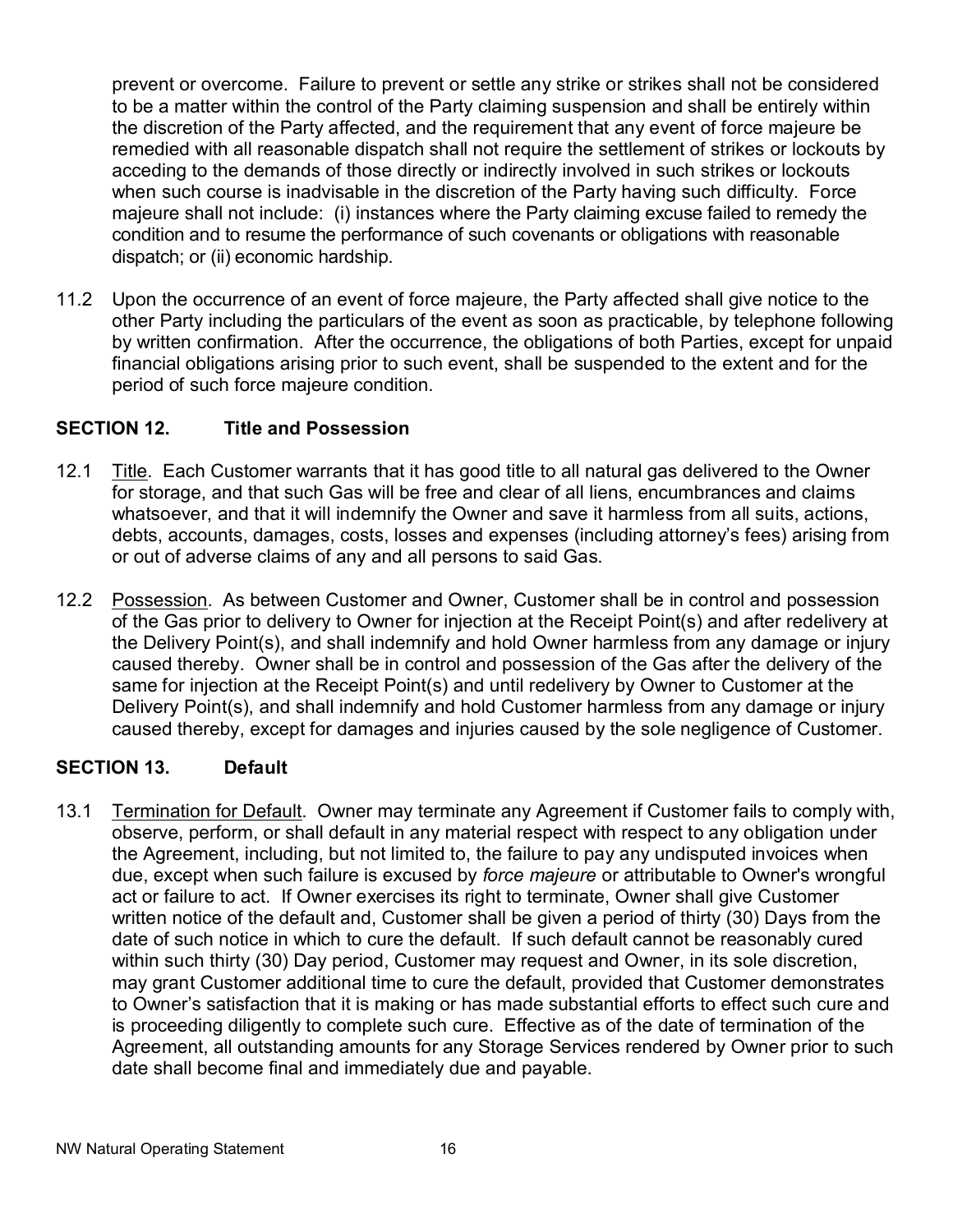- 13.2 Withdrawal of Storage Account Balance. Customer shall be responsible for the withdrawal of all of its positive Storage Account balance on or before thirty (30) days after the termination date of any Service Agreement under this Section. Such withdrawals shall be made at withdrawal rates that are mutually agreed upon between Owner and Customer subject to operating conditions at Mist. If Customer fails to do so, Owner shall take title to any of Customer's positive Storage Account balance remaining at Mist as of the termination date, free and clear of all liens, encumbrances, and adverse claims.
- 13.3 Other Rights Preserved. The availability or exercise of the right to terminate an Agreement pursuant to this Section shall not limit the right of Owner to seek any other remedy available to it at law or in equity in the event of a Customer's default.

# **SECTION 14. Assignment**

The Agreement shall be binding upon, shall inure to the benefit of, and may be performed by, the successors and permitted assigns of the Parties, except that Customer shall not assign any of its rights or obligations under an Agreement to another Customer without the prior written consent of Owner under such terms and conditions as Owner may require related to Owner's need to obtain any required credit assurance from the assignee per Section 3.2 herein, or as a condition of the consent, a provision ensuring that Owner receives the same revenue it would have otherwise received had the Agreement not been assigned. No assignment of the Agreement shall operate to release the assignor from any of its obligations under the Agreement unless consent to the release is given in writing by the other Party or such transfer is incident to a merger or consolidation with, or transfer of all or substantially all of the assets of the transferor to, another person or business entity which shall, as part of such succession, assume all the obligations of the transferor under the Agreement. The provisions of this Section 14, however, do not apply to a Customer that is retaining its Agreement, but is entering into a transfer of Working Gas quantities pursuant to the provisions in Section 6

## **SECTION 15. Notice**

Any notice, demand, offer or other written instrument required or permitted to be given pursuant to the Agreement, except for those provisions in Owner's operating statement requiring otherwise, shall be in writing signed by the Party giving such notice and shall be hand delivered or sent by registered letter, overnight courier with a delivery confirmation receipt included to be signed by the addressee. Unless otherwise specifically provided in the Agreement, any written notice or other communication shall be sufficiently given or shall be deemed given on the third business Day following the date on which the same is mailed by registered or certified mail, postage prepaid, addressed:

(a) if delivered to Owner:

NW Natural 220 N.W. Second Avenue Portland, OR 97209 Attn: Senior Director, Gas Supply

(b) if delivered to Customer:

As set forth in the Service Agreement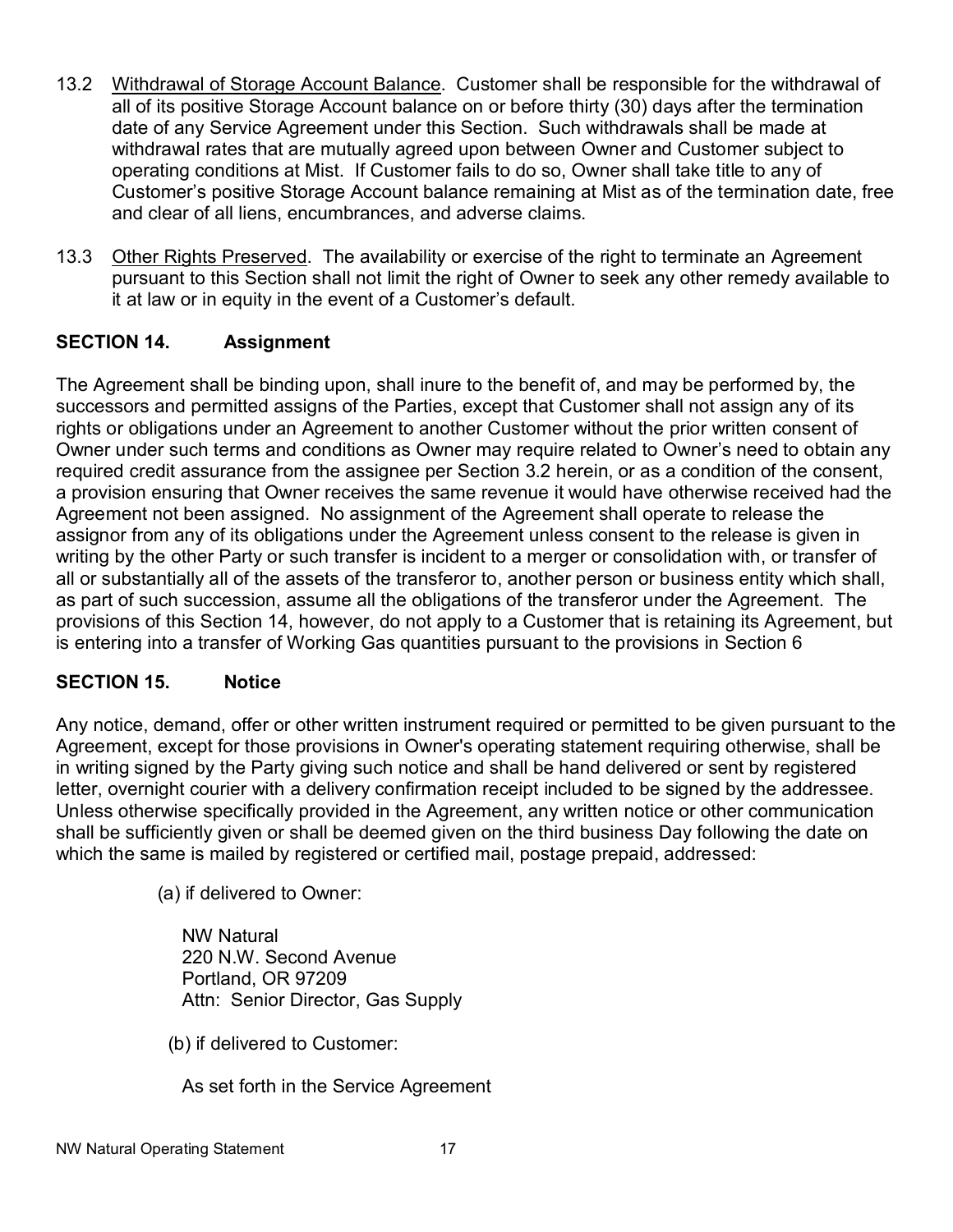Each Party shall have the right to change the place to which notice shall be sent or delivered by similar notice or like manner to the other Party. The effective date of notice issued pursuant to this Agreement shall be the earlier of the date of addressee's receipt of such notice or the third business Day following the date on which the same is mailed by registered or certified mail, postage prepaid.

# **SECTION 16. Modifications of the Operating Statement**

From time to time it may become necessary to update or revise this Operating Statement. At such time, Owner will serve on all Customers a copy of the proposed updates or revisions. Owner shall have the right to propose, file and make effective with the FERC, revisions to the Operating Statement for the purpose of changing the provisions thereof effective as to the Customer, except that the Owner shall have no right to alter the rates or charges for Storage Services rendered pursuant to an Agreement, except such alterations to the rates or charges that are specifically permitted pursuant to an Agreement. The filing of such applicable changes and revisions to the Operating Statement shall be without prejudice to the right of the Customer to contest or oppose the effectiveness of such filing.

# **SECTION 17. General Company Liability**

IN NO EVENT SHALL OWNER OR CUSTOMER BE LIABLE TO THE OTHER FOR CONSEQUENTIAL, INDIRECT, SPECIAL, PUNITIVE OR EXEMPLARY DAMAGES ARISING OUT OF SERVICE PROVIDED UNDER THIS OPERATING STATEMENT.

## **SECTION 18. Regulatory Requirements**

Any and all Storage Services under this Operating Statement must be interstate services eligible under, and shall be fully subject to, the applicable requirements of Section 284.224 of FERC's rules and regulations, as they may be revised from time to time.

## **SECTION 19. Miscellaneous Provisions**

- 19.1 This Operating Statement and applicable Service Agreement(s) between the Parties set forth the entire integrated agreement of the Parties hereto with respect to the subject matter hereof and supersedes all other agreements, written or oral, relating to the subject matter hereof. In the event of conflicting terms in this Operating Statement and applicable Service Agreement, the terms of the Service Agreement shall prevail.
- 19.2 A waiver by either Party of any one or more defaults by the other in the performance of any provision of an Agreement shall not operate as a waiver of any future default or defaults, whether of a like or different character.
- 19.3 Any amendment, change, modification, or alteration of a Service Agreement shall be in writing and signed by both Parties to such agreement.
- 19.4 Any provision of this Agreement held to be unenforceable in any jurisdiction shall be, as to that jurisdiction only, ineffective only to the extent of such unenforceability, without affecting any other provision of this Agreement.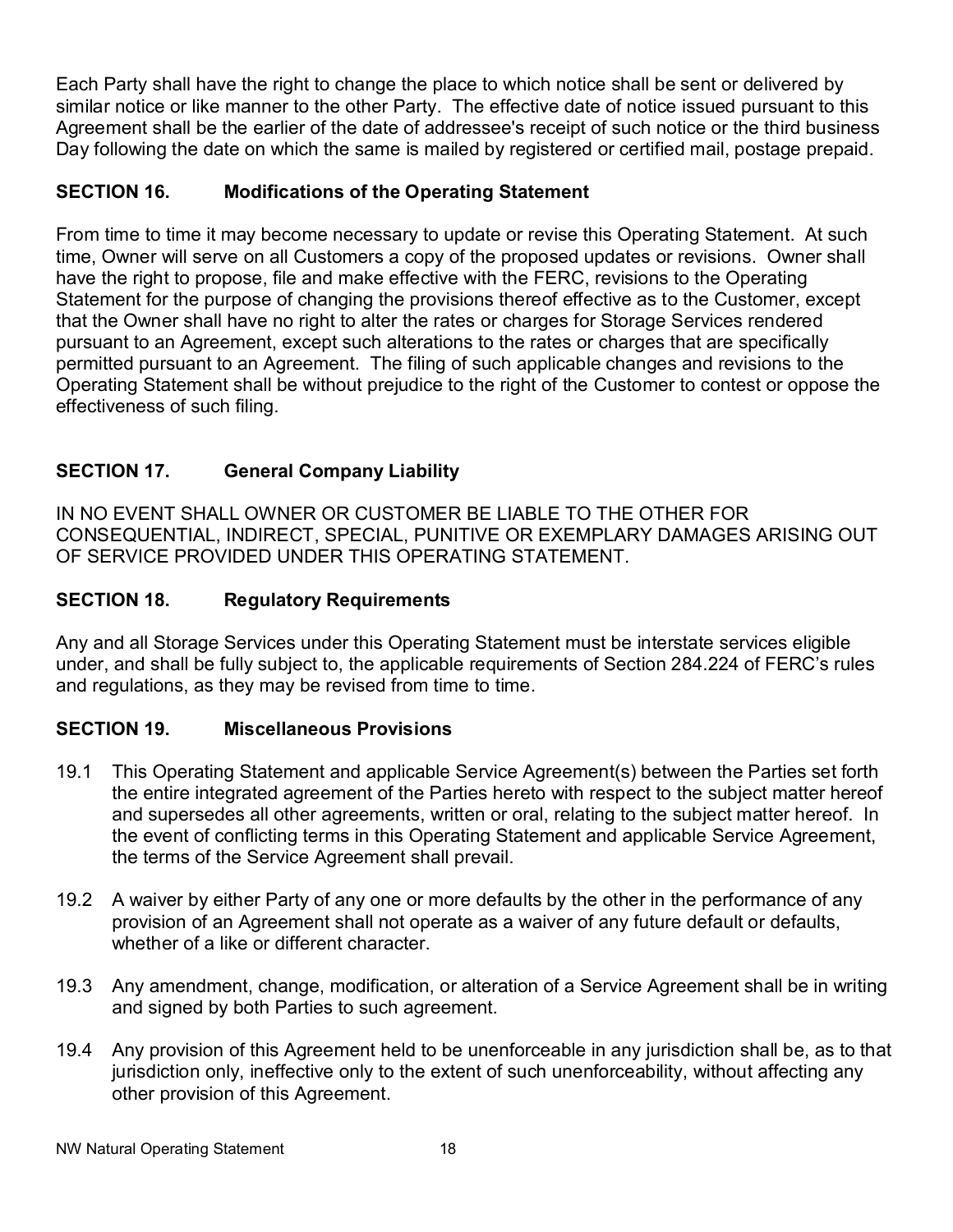- 19.5 The captions and headings in this Operating Statement and in any Service Agreement are inserted for convenience of reference only and shall not affect the construction or interpretation of the Operating Statement or the Service Agreement.
- 19.6 There are no third party beneficiaries of any Agreement between the Parties, and the provisions of any Agreement do not impart enforceable rights to anyone who is not a party.
- 19.7 AGREEMENTS SHALL BE GOVERNED BY THE LAWS OF THE STATE OF OREGON, WITHOUT REGARD TO PRINCIPLES OF CONFLICTS OF LAWS.
- 19.8 The terms of any particular Agreement shall be kept confidential by the Parties; provided, however, that this confidentiality provision does not apply to any required disclosure to a regulatory body, governmental entity or agency having jurisdiction, including, but not limited to, routine reports and disclosures required by FERC, or disclosures to third parties subject to a written confidentiality agreement to keep the information confidential that are related to a merger or consolidation with, or the transfer of all or substantially all of the assets of a Party, regardless of whether or not such merger, consolidation or transfer actually occurs.